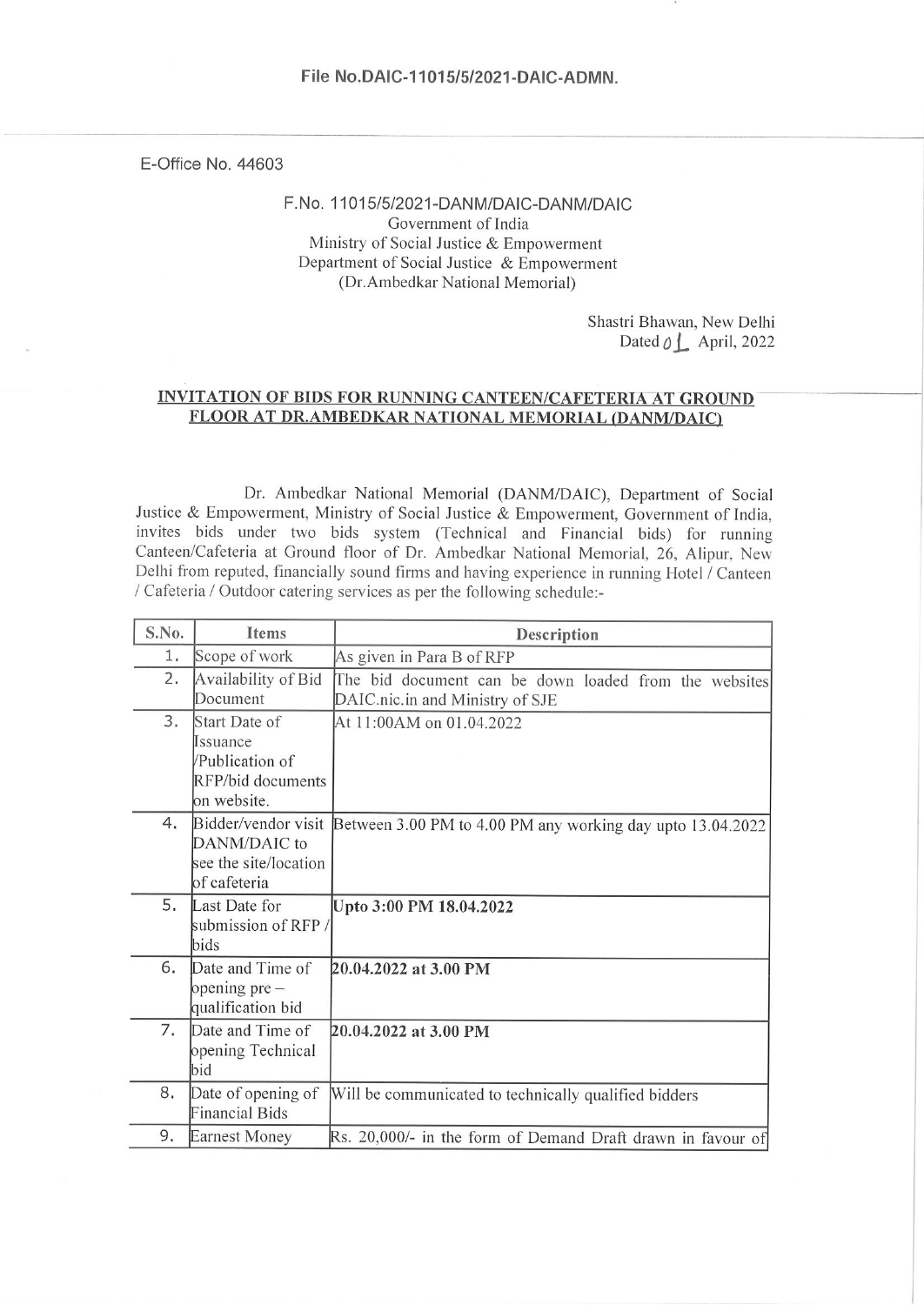| Deposit         | "Dr. Ambedkar National Memorial" payable at New Delhi.<br>Micro and Small Enterprises (MSEs) and the firm registered<br>with Ministry/Department are exempted from submission of Bid<br>Security. In lieu of Bid Security bidders should sign "Bid<br>Security Declaration" accepting that if they withdraw or modify<br>their bids during the period of validity etc. they will be |
|-----------------|-------------------------------------------------------------------------------------------------------------------------------------------------------------------------------------------------------------------------------------------------------------------------------------------------------------------------------------------------------------------------------------|
|                 | suspended for the time specified in the tender documents.                                                                                                                                                                                                                                                                                                                           |
| 10. Address for | Director, DAIC, Dr. Ambedkar International Centre, 15,                                                                                                                                                                                                                                                                                                                              |
|                 | Submission of Bids Janpath, New Delhi - 110001                                                                                                                                                                                                                                                                                                                                      |

### **A. INSTRUCTION AND GUIDELINES TO BIDDERS FOR SUBMISSION OF BID**

- 1. Please read the Terms & Conditions carefully before filling up the document Incomplete Tender Documents will be rejected.
- 2. Before submitting the tender, details of documents to be attached may be verified from the Check List given at Annexure-I of the Tender Document.
- 3. All pages of the Tender Documents must be signed by the authorized signatory and sealed with the stamp of the bidding firm as taken of having accepted all the Terms and Conditions of this Tender. Duly filled in tender form should be supported by "Letter of Transmittal" as at Annexure –II of the Tender Document.
- 4. DANM/DAIC reserves the right to obtain feedback from the previous/present clients of the Tender and also depute its team(s) to inspect the site(s) at present contracts(s) for on-the spot first-hand information regarding the quality of food and services provided by the Tenderer Decision of DANM/DAIC with regard to award of the contract will depend upon the feedback received by it from the previous / and present clients and also from its team(s) deputed for the purpose. The decision of the DANM/ DAIC in this regard will be final and binding on all bidders.
- 5. Tender shall be submitted in DANM/DAIC's official tender form only. If submitted in any other Manner, the same shall be summarily rejected.
- 6. Tenders received without the prescribed Earnest Money Deposit (EMD) of Rs. 20,000/- (Rupees Twenty Thousand Only) shall be rejected. Micro and Small Enterprises (MSEs) and the firm registered with Ministry/Department are exempted from submission of Bid Security. In lieu of Bid Security bidders should sign "Bid Security Declaration" accepting that if they withdraw or modify their bids during the period of validity etc. they will be suspended for the time specified in the tender documents. No paper shall be detached from the Tender Document.
- 7. The name and address of the bidder shall be clearly written in the space provided for the purpose and no over-writing correction; insertion shall notbe permitted in any part of the tender unless duly countersigned by the bidder. The tender should be filled in and submitted strictly in accordance with the instructions contained herein, other-wise the Tender is liable to be rejected.
- 8. The bids are to be submitted in two parts-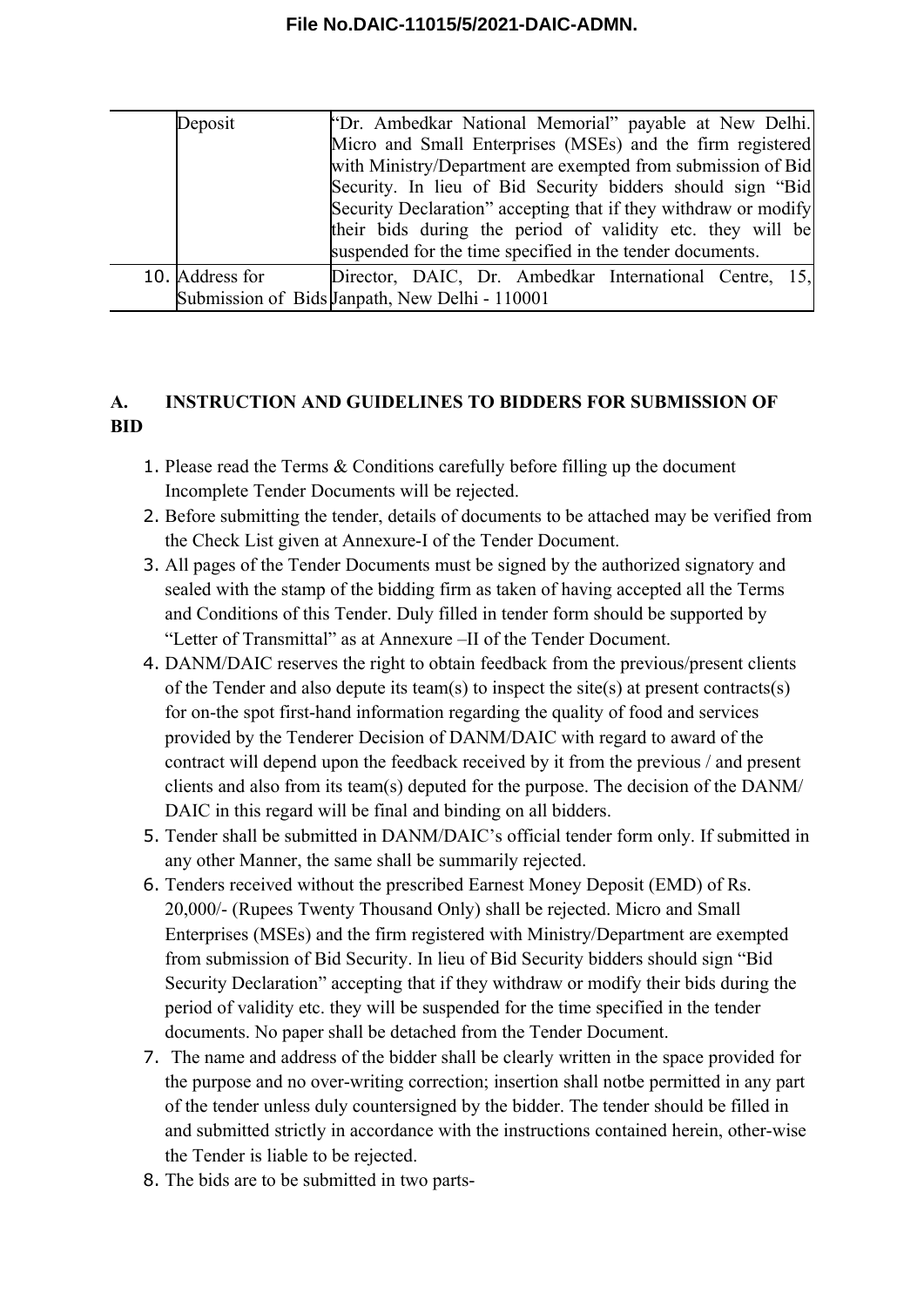- i. Sealed Technical Bid (as per format at Annexure-III), along with a Demand Draft for Rs. 20,000/- (Rupees twenty thousand only), drawn in favour of Dr. Ambedkar International Centre, New Delhi payable at New Delhi, towards Earnest Money Deposit (EMD) in one sealed envelope super-scribed "TECHNICAL BID FOR RUNNING CANTEEN/CAFETERIA AT DANM/DAIC" Tender Document received without EMD will be summarily rejected.
- ii. Sealed Financial Bid (as per format at Annexure-IV) placed in a separate envelope super scribed "FINANCIAL BID FOR RUNNING CANTEEN/CAFETERIA AT DANM/DAIC"

9. The above mentioned two sealed envelopes should bear the name and complete postal address of the bidder. Sealed envelopes containing Technical Bid and Financial Bid should be placed in a bigger envelop super-scribed "BID FOR RUNNING CANTEEN/CAFETERIA AT DANM, DELHI". This bigger envelop bearing the name & complete postal address of the bidder, should be addressed to the Director, DAIC, and deposited Dr. Ambedkar International Centre, 15, Janpath, New Delhi on or before **3.00 PM on 18.04.2022**. Tenders received after due after due date & time shall not be accepted.

10. The Financial bid and EMD submitted by all bidders should be valid for at least for a minimum period of Six months from the date of opening of Technical Bids.

11. Person signing the bid or other documents connected with tender must clearly write his/her name and also specify the capacity in which signing.

12. The DANM/DAIC reserves the right to reject any or all tenders without assigning any reason

13. The DANM/DAIC reserves the right to change any condition of the tender before opening of the Technical Bids.

14. The successful bidder will have to enter into an agreement with the DANM/DAIC before commencement of providing the work.

15. Canvassing in any form will make the tender liable to rejection.

16. Conditional tender will not be accepted and will be rejected outright.

17. **Disqualification of bids: -** The bid is liable to be disqualified if (i) Not submitted in accordance with the prescribed forms. (ii) During the validity period, or its extended period, if any, the Bidder increases his quoted prices. (iii) The Bidder qualifies the bid with his own conditions. (iv) Bid received after due date and time. (v) Bid not accompanied by all requisite forms and supporting documents. (vi) Information submitted in Technical bid is found to be misrepresented, incorrect or false accidentally, unwittingly or otherwise, at any time during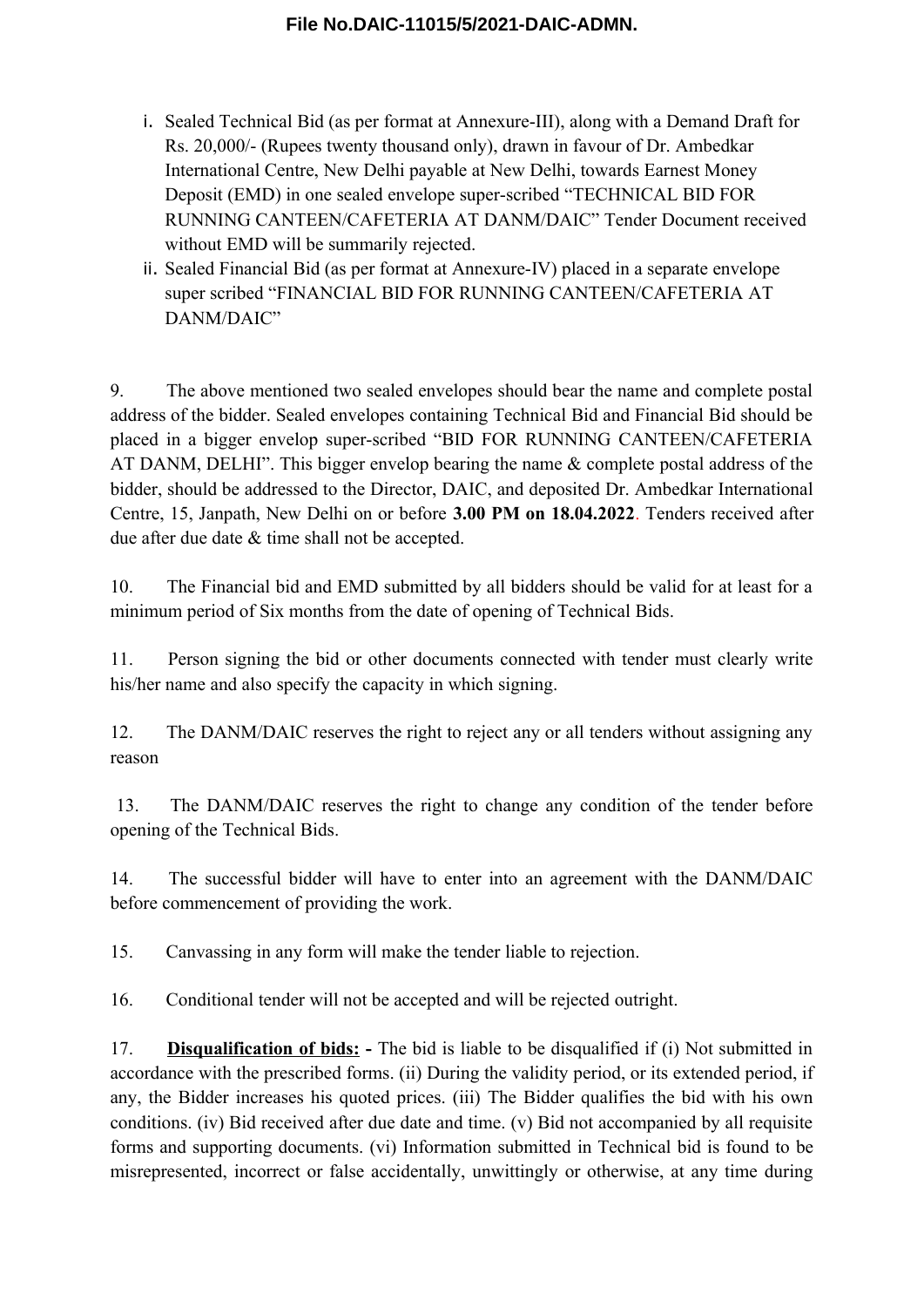the processing of the contract (no matter at what stage) or during the tenure of the contract including the extension period, if any. (vii) Awardees of the contract qualify the letter of acceptance of the contact with his conditions.(viii) Bidders may specially note that while processing the tender documents, if it comes to our knowledge expressly or implied that some Bidders may have colluded in any manner whatsoever or otherwise joined to form a cartel resulting in delay / holding up the processing of tender, then the Bidders so involved are liable to be disqualified for this contract as well as for a further period of two years. (ix) No Bidder will be allowed to withdraw after submission of the bids; otherwise the EMD submitted by the bidder would stand forfeited. (x) In case of successful bidder declines the offer of contract for whatsoever reason(s) the EMD submitted by the successful bidder would stand forfeited.

18. **Period of Bid validity**: - Opening of Bids: - Validity of Tender Bids will be for six months Bids will be accepted on or before specified date and time only. No Bids will be accepted after the above deadline. No bid shall be rejected at bid opening, except for late bids. Opening of only the Technical Bids shall be done first. After Technical evaluation, the Commercial bids of only those technically qualified will be taken up for further price evaluation.

19. **Duration of the Contract**: - The offers are invited only for the purpose of RUNNING CANTEEN/CAFETERIA, which would be valid for a period of two years, extendable by another period of one year. If, at any time, during the performance of the contract, the tenders encounter conditions impending timely delivery of goods and performance of service, then they should promptly notify DANM/DAIC, in writing, of the fact of the delay, the cause of delay and its likely duration. DANM/DAIC shall evaluate the situation and its discretion to extend the suppliers time for performance on Mutual agreement for One/Two years. The Performance security will further be retained accordingly.

20. **Correction of Errors**: - Bidders are advised to exercise greatest care in entering the rates in their commercial bids. No excuse that mistakes have been made or request for rates to be corrected will notbe entertained, after the date and time of submission of bids. Corrections, if any, should be initialled by the person signing the tender forms before submission, failing which the rates for such items is a discrepancy between unit rate and the line item total resulting from multiplying the unit rate by quantity, the unit rate will governed. Where there is a discrepancy between the amounts mentioned in the line item total bid amount resulting from the addition of the line totals, the rate indicated in the line item will prevail.

### **B. SCOPE OF WORK OF RFP**

Thescope of work/services includes:-

- i. DANM/DAIC provided space for running the canteen/cafeteria at DANM/DAIC, 26 Alipur Road, Delhi. **Electricity bill of canteen/cafeteria will be paid by Bidder**.
- ii. The Bidder must have a running kitchen near DANM/DAIC for supplying lunch / dinner/ Hi-tea / packed food items.
- iii.Serving of Tea / Coffee / Snacks etc. to the DANM/DAIC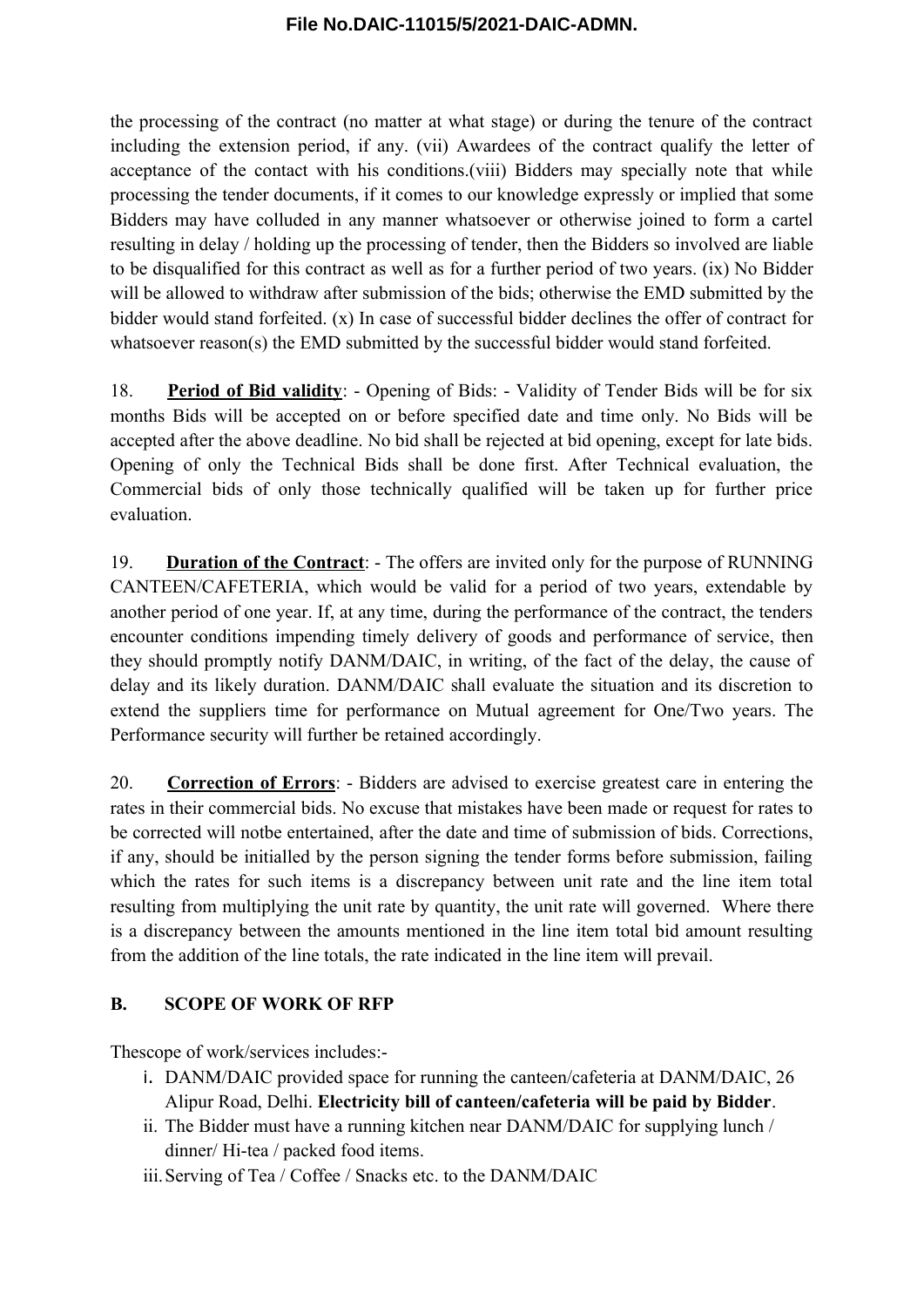- iv.Successful bidder or tenderer shall provide: (a) Good quality paper napkins. (b) Good quality Tooth picks (wooden). (c) Disposable glasses for serving tea in all blocks. (d) Salt, pepper, sugar, pickle, etc. separately. (e) Adequate stock of high quality raw materials (brands as specified in the contract) for cooking as per standards to be fixed by DANM Management. (f) Cleaning materials like brushes, dusters & Surf etc. (g) Storage racks for soft drinks.
- v. Tenderer should operate / serve round the clock 24X7 when requested as per official requirement.
- vi. It is therefore essential that catering services should be available from 9 AM to 6 PM on all days of the year.
- vii.The tenderer will engage sufficient manpower to ensure prompt service and abiding rule & regulations of labour laws. All food items will be served by persons in uniform carrying photo identity card indicating validity period and the tenderer will bring along with his own equipmentsviz; crockery, cutlery, frills (cloth covers) and other paraphenalia etc. for serving the food.
- viii.The intention of the DANM/DAIC is to provide hygienic and qualitative food to its executives only working at DANM/DAIC and with O&M Agency and **visitors**. The caterer and his staff are expected to provide courteous service to DANM/DAIC. Any deficiency noticed in this regard will be treated as a breach of contract and the contract will be terminated without any notice.
- ix.The Caterer or his employees shall not use the premises allotted to him for any other purpose except storing of food and servicing and shall not act in any manner so as to cause any nuisance or annoyance to the Corporation.
- x. Caterer shall entirely be responsible for proper trouble free catering during the period of contract. In case of loss, inadequate / improper maintenance / inadequate service, the caterer shall he held responsible and deduction equal to the loss assessed will be paid by the caterer on the recommendations of Committee constituted by DANM/DAIC and the recommendation, shall be binding on the caterer.
- xi.DANM/DAIC will provide space at first floor for running the canteen/cafeteria. The cafeteria area can be inspected by the bidders, before applying, so that event area of operation can be ascertained.
- xii.Tenderer should follow the all Covid Safety guidelines issued by the authority time to time.
- xiii.**Weekly off of DANM on Monday. However, services may be called for by the DANM/DAIC authorities, if required.**
- xiv.**The selected bidder/agency is requested to install a separate electricity/Water connection at the place of work and bills of the same is required to be paid by the selected bidder/agency and copy of paid bills is required to submit to DANM/DAIC authority regularly.**

### **C. OPENING OF BIDS**

1. The Technical Bids will be opened on **3:00 PM on 20.04.2022** in the DAIC Conference Room, 2nd Floor DAIC Building, 15, Janpath New Delhi in the presence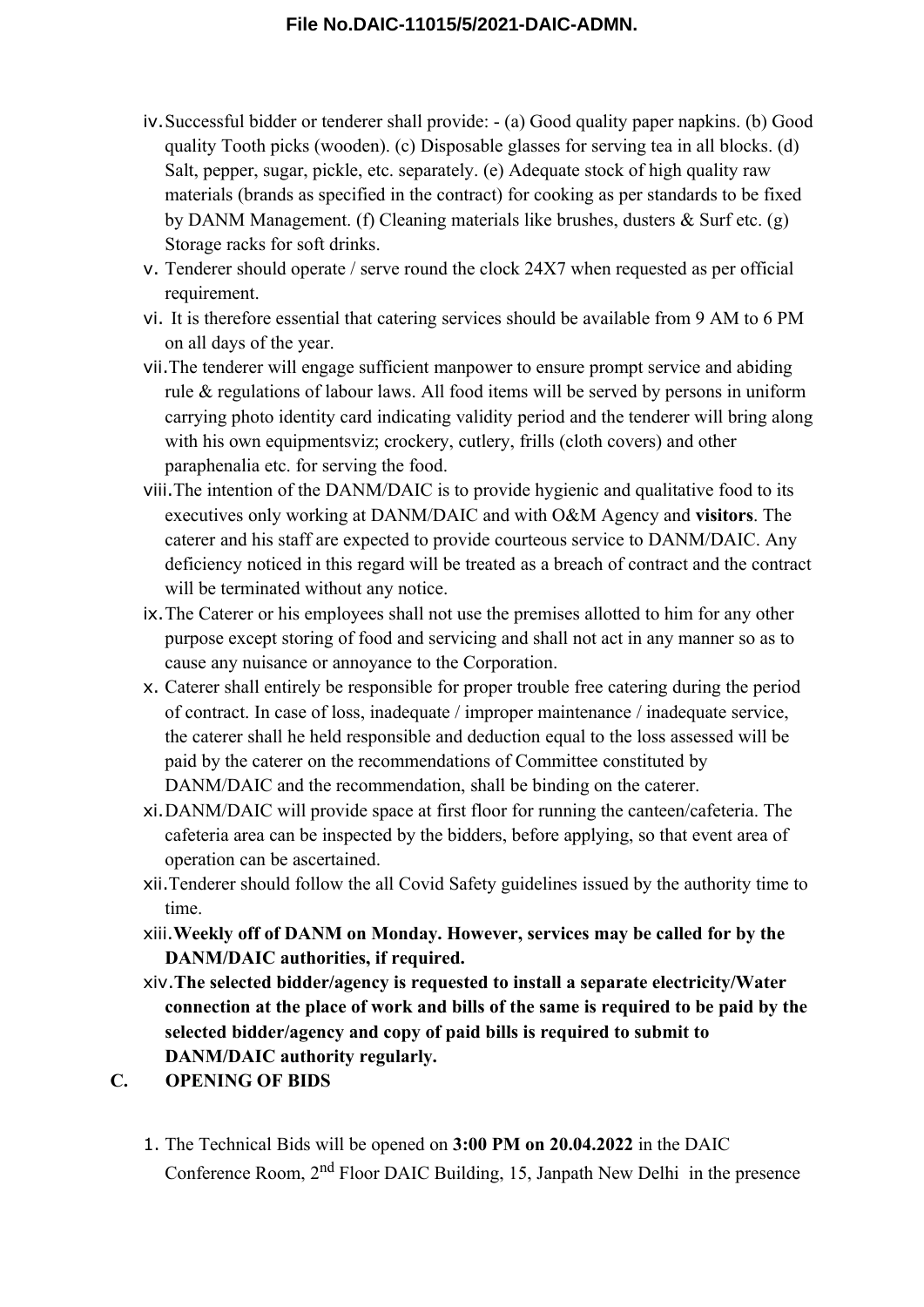of such bidders who may wish to be present, either in person or through their authorized representatives (duly supported with authorization letter)

- 2. The Financial Bids of only technically acceptable tenders will be opened for further consideration. The decision of the DANM/DAIC in this regard will be final and no requests etc. will be entertained from the bidders. The date and time of opening of financial bid(s) will be intimated only to such bidders who are found eligible as per evaluation criteria prescribed by the DANM/DAIC.
- 3. EMD of the unsuccessful bidders will be returned to them, without interest, within a period of three months from the date of award of contract to the successful bidder.
- 4. EMD of the successful bidder shall be liable to be forfeited if the contractor does not fulfil any to the following conditions:
- i. An agreement of contract is not signed in the prescribed form within ten days of the receipt of the Letter of Empanelment;
- ii. The Contractor does not commence sale within 21 days from the award of contract.

5. The contract for running the canteen/cafeteria through this Tender is likely to come into effect from the date of signing of Agreement. Hence, the Financial Bids submitted by the bidders should be valid to become operative from the date of signing of Empanelment Agreement. In view of this, no change in the financial bid will be allowed if the successful bidder withdraws or alters the terms of the tender during this period; the Earnest Money Deposit shall be forfeited.

6. If the successful bidder withdraws or the services provided by the successful bidder are not found satisfactory, DANM/DAIC reserves the right to terminate the contract agreement without giving any notice and take other appropriate necessary action as per provisions of contract.

7. If any of the conditions of Tendering are not fulfilled, such Tender/Tenders will be summarily rejected outright and objections raised in this regards will neither be entertained. DANM/DAIC reserves the right to choose, accept or reject any or all requested / offer, in full or part at any stage, reduce or increase the quantity /rate of items without assigning any reasons therefore.

### **8. Following weightage shall be given for evaluation of Commercial Bids:-**

- a. **Lunch /Dinner -20%**
- b. **High Tea 20%**
- c. **Tea 20%**
- d. **Rent per month 40%**

9. The Commercial bids of only those bidders who qualify the technical evaluation stage will be opened. All other Commercial bids will be returned unopened. The Commercial Bids (as per the formats provided in the RFP Document) of the technically qualified bidders will be evaluated as per the evolution criteria mentioned in this document.

10. After opening financial bids, the mark shall be awarded to each bidder based on weight-age give at para 8 above and the bidder getting highestmarks shall be awarded with the contract and the rank to all the bidder will be given, as per the total marks scored.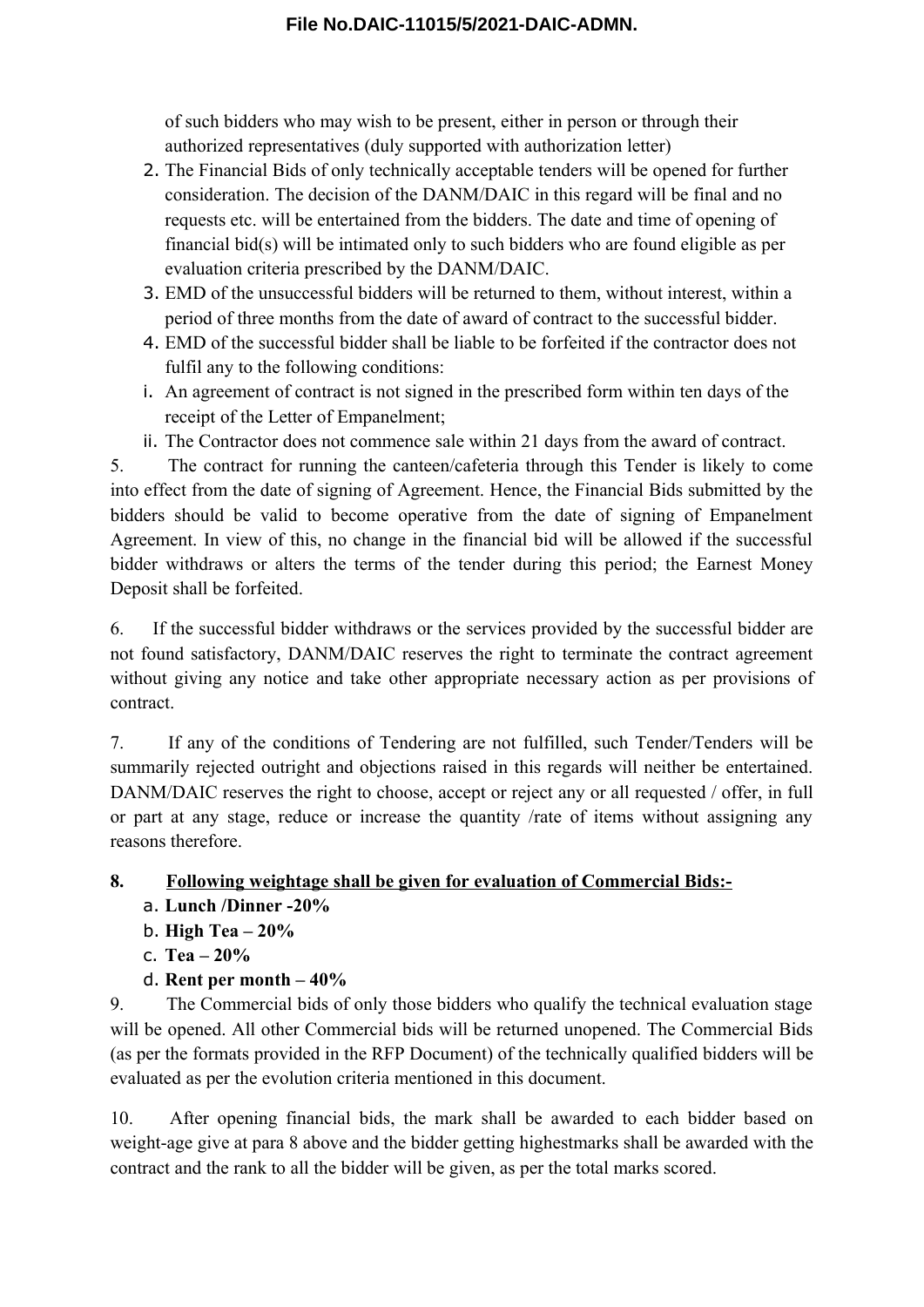11. The successful bidder will be required to submit with DAIC, Bank Guarantee or Demand Draft or Fixed Deposit Receipt (in original) made in favour of Dr. Ambedkar International Centre, New Delhi for a sum of Rs. 1,00,000/- (Rupees One Lakh only) as Deposit on account of, Performance Security. To safeguard the interest of DANM/DAIC Bank Guarantee of Demand Draft in favour of DAIC will be retained by the DAIC for the entire period of the contract agreement and on termination of the contract, the DAIC will refund to the contractor the sum of Rs. One Lakh without interest as per provisions of contract agreement.

### **D. ELIGIBILITY CONDITIONS AND TECHNICAL QUALIFICATIONS**

- 1. The applicant should be in catering business (including beverage and snacks services) for a continuous minimum period of 5 years as on 31.03.2022.
- 2. The tenderer should have ISO certificate and possess license as per Food Safety and Standards Act, 2006 (Attested copies of the certificates to be submitted along with technical bid).
- 3. The bidder should have a valid catering license issued by the Competent Authority. Duly signed copy of catering license should be enclosed with the technical bid.
- 4. The bidder must have registration with statutory authorities such as Labour Welfare, ESI Department etc. (Attested copies of the certificates to be submitted with the technical bid).
- 5. The Registered office or Branch office of the bidder should be located in Delhi/NCR Region.
- 6. Experience of having continuously running canteen during the last 5 years ending 31.03.2022 as per following.
- a. Should have contract existing from one are more government establishment.
- b. Bidder to mention the organisation and value of contract (if applicable) where the project are running.
- c. The bidder should have beverage & snack service for 60-80 persons seating.
- 7. Copies of documents in support of each of the above Eligibility conditions should be enclosed with the Technical Bid.
- 8. The bidder's average annual financial turnover (gross) in catering services during the last five financial years, i.e., 2016-17, 2017-18, 2018-19, 2019-20 and 2020-21, should not be less than Rs. 50.00 Lakh also bidder should have turnover of Rs. 50 Lakh in any of the government organisation during last five year. The bidder to provide audited account of such establishment in the financial bids signed & stamped by a certified CA.
- 9. The bidder's performance, as per format at Annexure-V for each work completed in the last three years and in hand should be certified by a responsible person from the concerned organization. The certificate should also indicate the compliance of statutory requirements. Feedback received from the previous/present clients and on the spot assessment of the DANM/DAIC designated team, will also be evaluated for technical qualification.

### **E. GENERAL CONDITIONS OF THE CONTRACT:**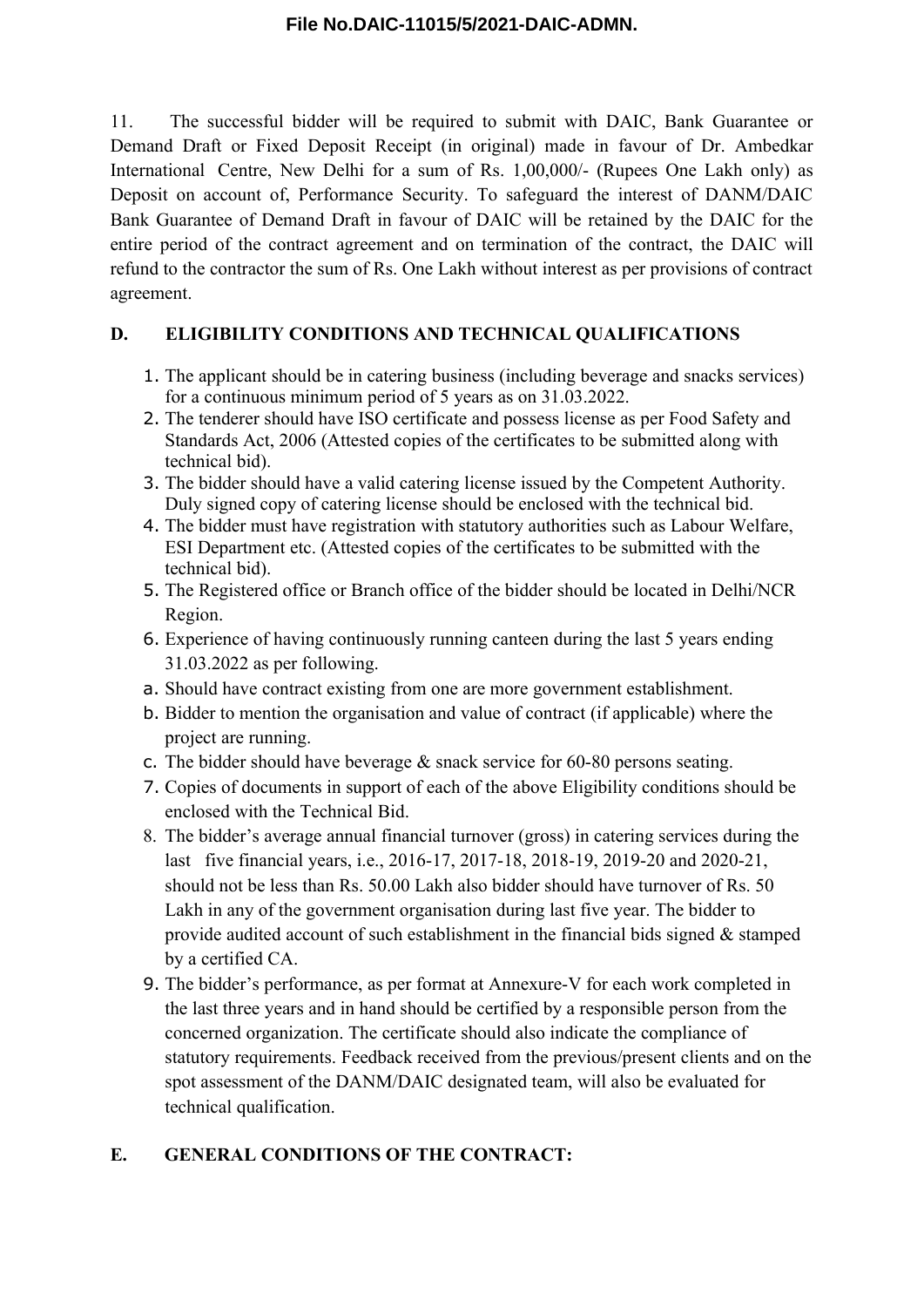- 1. The DANM/DAIC will provide adequate space to the running canteen at ground floor 26, Alipur Road, Delhi. **Electricity and water bill (in respect of space using for cafeteria/canteen) is required to be pay by the bidders.**
- 2. The DANM/DAIC will provide and maintain furniture (tables and chairs) and airconditions in the serving area. The DANM/DAIC will not provide crockery, utensils, water purifiers, water coolers and other kitchen equipment which are not provided by DANM/DAIC. Bidder to cater for at least 01 fridge (400 ltrs and above), deep freezer, Café Coffee Day /tea machine.
- 3. Contractor shall serve food only inpaper disposable material.
- 4. **Termination Clause:-**The DANM/DAIC reserves its right to terminate the contract for any reason at its absolute discretion including but not limited to the following:
- i. Tenderer commits any breach of the terms of this contract/tender document.
- ii. If any charge sheet is filed by a competent authority of the Government of India against the tenderer or company, or the tenderer is convicted by a criminal court on grounds of moral turpitude.
- iii.If the bidder fails to provide items as per the price quoted in commercial bid and following condition:- ( the Performance security will be forfeited )
- a. Services are not provided in time, and/or.
- b. The Tenderers services are found unsatisfactory, and or
- c. Services do not conform to the specification indicated in the contract.
- iv.The Bidder has to quote unit rates as prescribed.
- v. The tenderer is involved in wrongful billing. In addition hereto wrongful billing shall also result in the tenderer being debarred from participating in any future tenderer of the DANM/DAIC for the next three years.
- vi.In the event unsatisfactory service or failure on the part of the tenderer at any time, to carry out the terms and conditions of the contract to the satisfaction of the DANM/DAIC, of which the DANM/DAIC shall be the sole judge has the right to forthwith terminate the contract.
- vii.The contract shall stand suspended/ terminated, partially or wholly, as a result of Government of India Policy/ Directive to diversify the operations through Government of India's Agencies in which case no claims for any loss of business shall arise or made against the DANM/DAIC.
- viii.If during the currency of the contract, the quality of services supplied by the tenderer is found to be unsatisfactory or their services are not found upto the mark, the DANM/ DAIC shall have the right to terminate the contract without assigning any reason. Further, the DANM/DAIC shall be entitled for reimbursement of damages/cost of equipment if any damage is sustained due to any act of the tenderer.
- ix.The decision of the DANM/DAIC in terminating the Contract will be final and binding on the tenderer.

**6. Penalty Clause:** Further, if the tenderer fails to render service the contract as per the provisions of the tender/contract, then in that event, the DANM/DAIC has a right to take the following actions, without prejudice to any of its rights, including the right to claim damages.

- i. For the first contravention, depending on the gravity of the contravention/ offence, a warning letter will be issued.
- ii. For the second contravention, a monetary penalty of Rs. 10000/- (Rupees Ten Thousand only) will be imposed for each occurrence.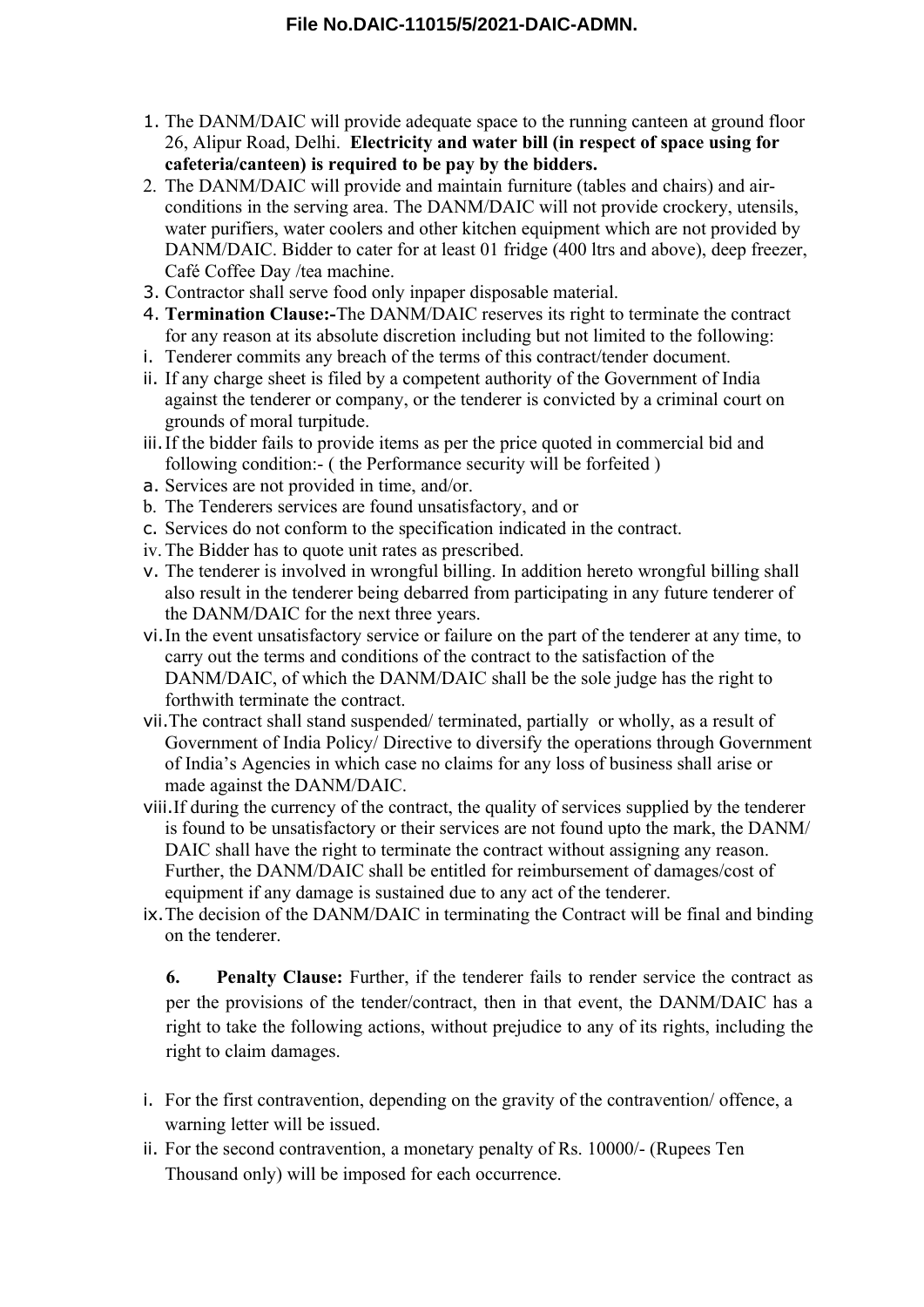iii.For the third contravention, the contract is liable to be terminated and the Tenderer may be debarred from the contract for a specified period, which will be decided by the Corporation.

**7. Labour Clause:** The tenderer/s alone shall be liable to pay the wages and other statutory liabilities and all other payment as may be due to their employees/men/ workers engaged by the tenderer/s. The Tenderer/s shall also indemnify the DANM/DAIC and its clients for any claims arising out death/injury or whatsoever, made by such employees/men/workers engaged by the tenderer/s.

8. Abide by Law of the Land: The tenderer shall abide by and comply with all Local, National as well as International Laws in connection with the Services to be provided by the Agency under the subject contract. The DANM/DAIC shall not be responsible for breach of law, if any, by the tenderer.

9. **Arbitration Clause:** Any dispute or difference whatsoever arising between the parties out of or relating to the construction, interpretation application, meaning, scope, operation or effect of this contract, or the validity or breach thereof, shall be settled by conciliatory arbitration in accordance with the "Rules of Arbitration" of the "Scope Forum of Conciliation and Arbitration", and the award made in pursuance thereof shall be binding on the parties."

10. **Exit Clause:** The caterer will have to give three months termination notice in case the caterer does not wish to continue catering services for the DANM/DAIC. DANM/DAIC will have the option to terminate the services of the caterer by giving one month notice without assigning any reason and without payment of any compensation thereof.

### **F. SPECIAL CONDITION OF THE CONTRACT:**

1. The successful bidder will ensure that raw material used for cooking are of very good quality, safe for human consumption and conform to the standard laid down by the Govt, of India in this regard. In the event of any food poisoning/contamination, the contractor will be held fully responsible and will attract other penal actions under the law. The contractor will ensure proper sanitation/hygienic conditions in the premises and deploy persons free of infectious diseases.

2. The contractor shall be responsible for compliance of the labour laws in respect of the personal employed by them. The contractor shall be the employer for his workers and the DANM/DAIC will not be held responsible fully or partially for any dispute that may arise between the contractor and his workers either directly or indirectly.

3. The contractor would be responsible for verifying antecedents of the persons deployed by him and a certificate (along with police verification) to this effect shall be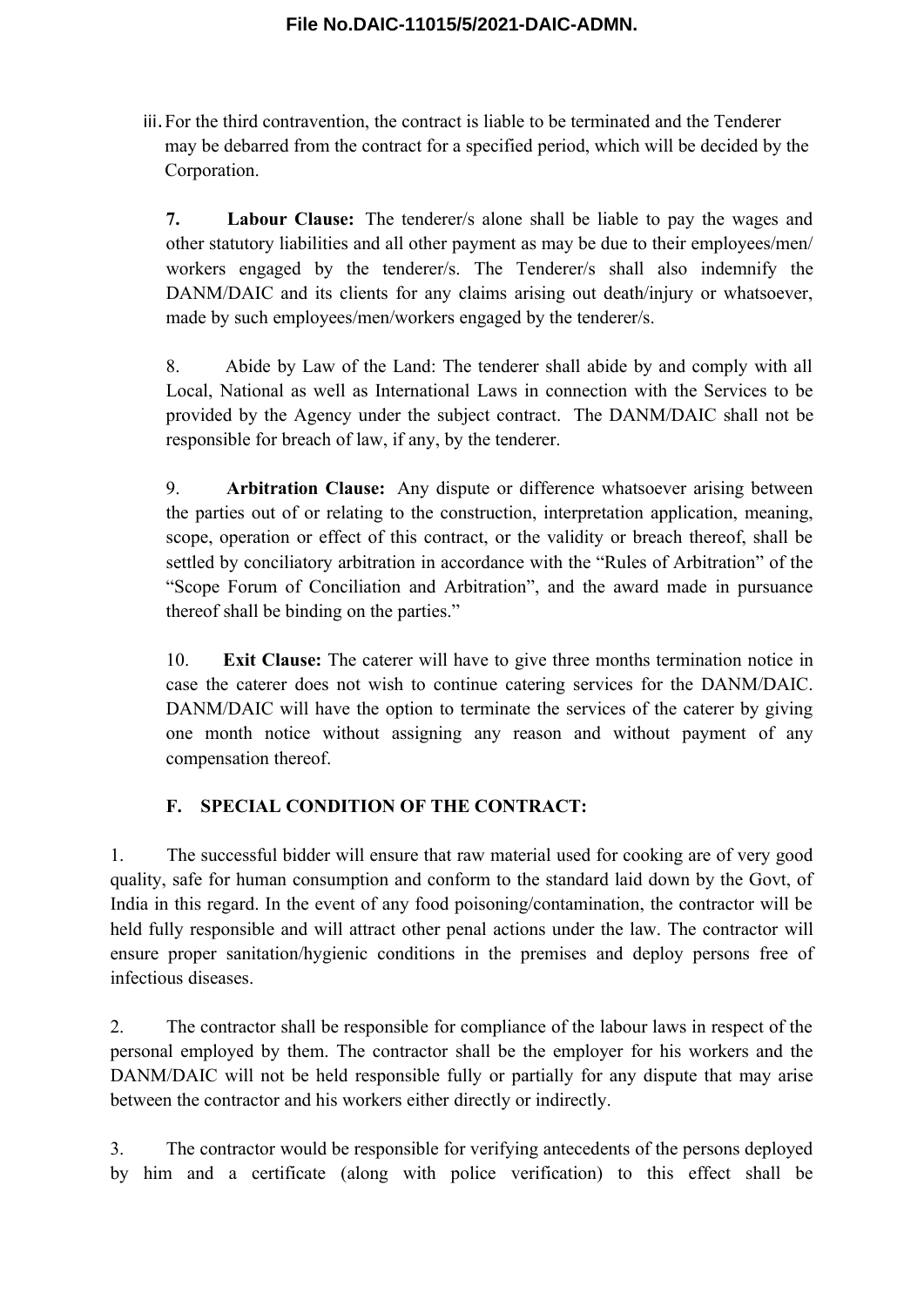provided/submitted to Director DANM/DAIC in respect of each staff member.

4. The eatables will be served in neat and clean utensils and staff of cafeteria must wear proper uniform and follow Covid-19 safety rule notified by the concerned Govt form Time-totime.

5. Cost of food & beverages must be competitive and reasonable, the contractor may also supply those eatable items which are not under the contract in case of any demand. The cost of such items may be not exceeding MRP rates.

6. NOC from Municipal Corporation to be obtained by the bidder on award may be included

7. A Committee will be nominated by the DANM/DAIC to inspect the functioning of the Canteen with a view to ensure hygienic and satisfactory services. In case repeated failures or lacunae are noticed by the Committee on the part of the contractor, the Director DANM/DAIC may impose a fine of upto Rs. 1,000/- on each occasion.

8. In case services are found to be unsatisfactory or these are breach of any of the clause of terms and conditions, the contract is liable to be terminated at one month's notice resulting in the forfeiture of Performance Security.

9. Cleaning of canteen shall be done by the contractor. The garbage of the canteen shall also be disposed off by the contractor suitably. The contractor shall ensure cleanliness of the canteen area all the time.

10. For premature termination of the agreement, one month notice from the DANM/DAIC's side and three months' notice from Contractor's side shall be required in writing. The decision of the Competent Authority in the DANM/DAIC shall be final and will be binding upon the contractor.

11. The contractor shall be responsible for all damages or losses of DANM/DAIC's property and will be liable to make good any such loss or damage excepting those due to reasonable use or wear and tear or such as caused by natural calamity.

12. It shall be the sole responsibility of the contractor to obtain and keep ready necessary license/permission from various government bodies and/or NDMC/MCD concerned local bodies and authorities for running catering services and produced the same before the concerned authority as when asked for. An undertaking in this regard has to be given by the Contractor.

13. Liability/responsibility arising from any accident causing injury/death of the worker or any staff of the Contractor shall be on the Contractor employing them. The DANM/DAIC shall not be responsible in any means in such cases. The Contractor will have to furnish indemnity bond in this regard.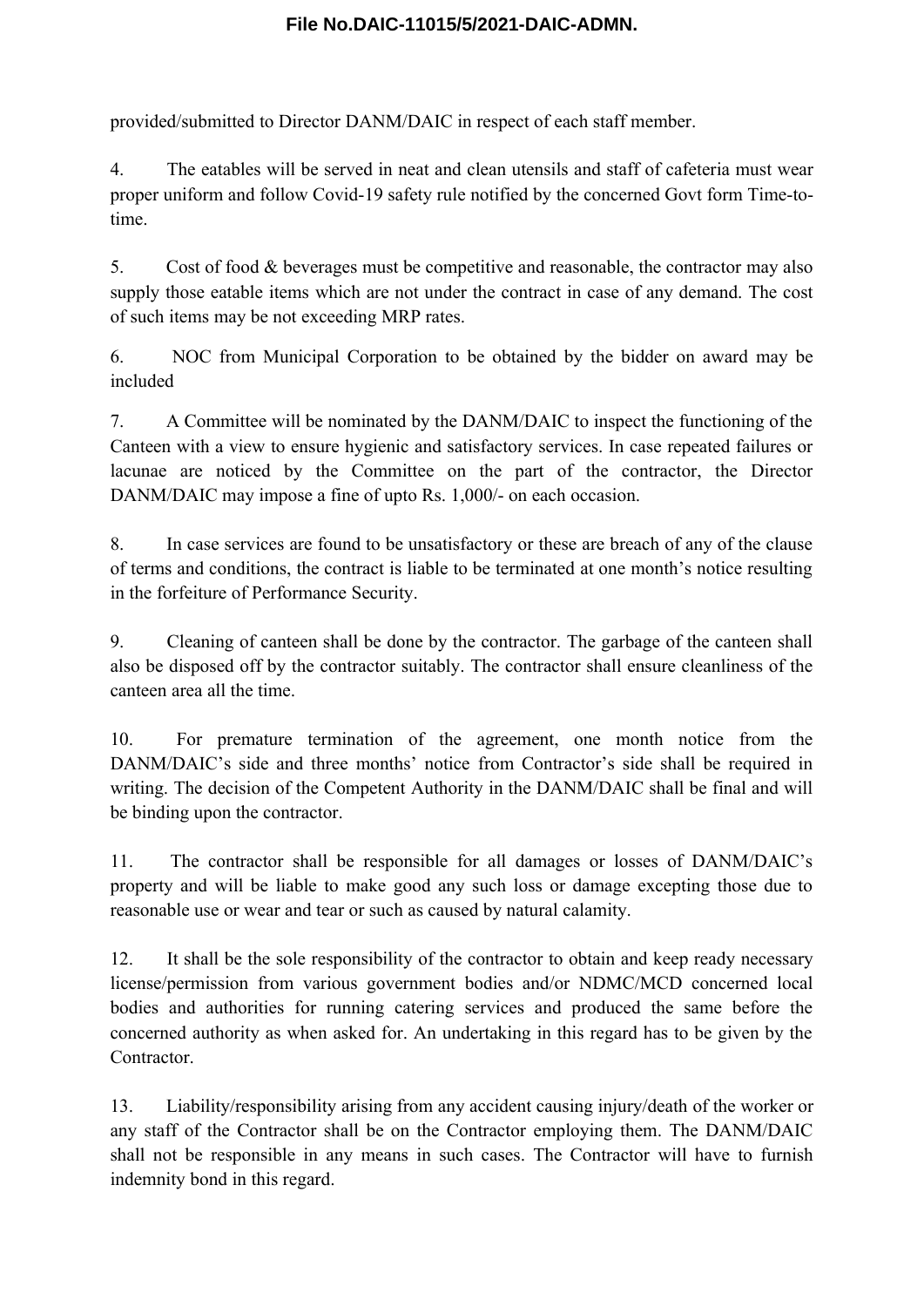14. The caterer is required to maintain the details of all his employees/workers verifying their character and antecedents through Delhi Police.

15. In case eatables are sold after the expiry date as mentioned by the manufacture, a penalty of Rs. 1000/- will be imposed for each default.

16. The contractor shall use or sell/provide good quality ISI/Agmark/Food grade/FSSAI certified products only all the time.

17. The contractor shall not use the DANM/DAIC premises for any other activity expect for the purpose for which it has been provided for.

18. The contractor shall ensure that all the canteen employees, during their working hours, wear neat and tidy uniform and use hygiene gloves and hair mask supplied by the Contractor. No canteen employee shall be allowed to perform his duty without proper uniform.

19. The Contractor shall not stock any inflammable or otherwise dangerous material, goods in any part of the allotted space which are fire prone and/or likely to cause health hazard to the people or damage to the property of DANM/DAIC.

20. The Contractor will have to supply tea/coffee/snacks in the canteen/ DANM/DAIC premises as per requirement and schedule drawn for the purpose by the concerned authorities of the DANM/DAIC.

21. The contractor will deploy adequate manpower for work during late hours and on Saturday/Sunday including other holidays, according to the requirement of DANM/DAIC and its clients.

22. The contractor shall be responsible for engaging adequate number of trained manpower required for providing good canteen services in DANM/DAIC.

23. The employees of the Contractor should possess good health and should be free from any diseases, especially contagious and frequently recurring diseases.

24. The Contractor will, prior to the commencement of the operation of contract, make available to DANM/DAIC the particular of all the employees who will be deployed at the DANM/DAIC's premises for running the Canteen. Such particular, inter alia, should include age/date of birth, permanent address; police verification report and profile of the health status of the employees.

25. The Contractor shall be responsible for timely payment of wages to his/her workers as per Minimum Wages Act of NCT of Delhi Government, and fulfil all other statutory obligations, such as, Provident Fund, ESI, GST etc., in force from time to time.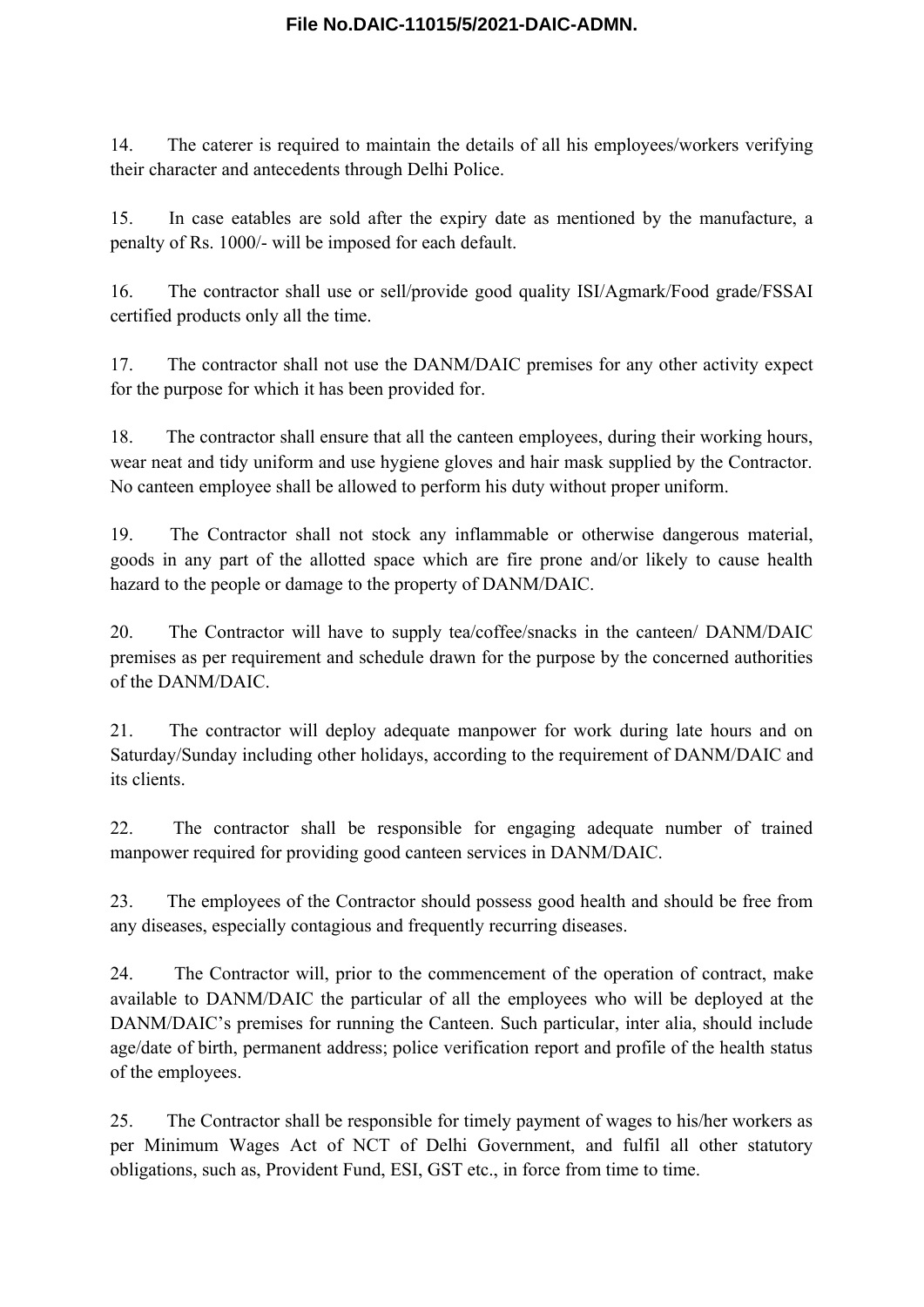26. The Contractor shall provide sufficient sets of Uniforms and pair of shoes to his employees and shall ensure that they wear them at all times and maintain them properly.

27. The Contractor shall ensure proper discipline among his/her workers and further ensure that they do not indulge in any unlawful activity. The consumption of liquor, tobacco, gutka is prohibited.

28. Employment of child labour is strictly prohibited under the law. Therefore, the Contractor will scrupulously follow all the statutory provision in this regard at all times.

29. In the event of violation of any contractual or statutory obligation by the Contractor, he/she shall be responsible and liable for the same. Further, in the event of any action, claim, damages suit initiated against the DANM/DAIC by any individual, agency or government authority due to or arising from the acts of the Contractor, The Contractor shall be liable to make good/compensate such claims or damages to the DANM/DAIC. As a result of the obligation of Contractor if the DANM/DAIC is required to pay and damages to any individual, agency or government authority the Contractor would be required to reimburse such amount to the DANM/DAIC or the DANM/DAIC reserves the right to recover such amount from the payment(s) due to the Contractor while settling his/her bills or from the amount of Security Deposit of the Contractor lying with the DANM/DAIC.

30. The Contractor shall ensure compliance of all laws relating to cleanliness, sanitary, hygienic and health conditions and other laws in force from time with regards to the environment around cooking places, dining hall and surrounding etc.

31. The Contractor shall at all times keep indemnified the DANM/DAIC and its officers and designated concerned staff for and against all third party claims whatsoever (including property loss and damages, personal accident, injury or death of any person) and/or the owner and the Contractor shall at his/her own cost and initiative at all times maintain all liabilities under Workman's Compensation Act/ Fatal Accident Act. Personal Injuries, Employees State Insurance Act. PF Act etc., as in force from time to time.

32. The Contractor shall be personally responsible for conduct and behaviour of his staff and any loss or damage to DANM/DAIC's moveable or immovable property due to the conduct of the Contractor's staff shall be made good by the contractor.

33. The Contractor shall not appoint any sub-contractor to carry out his obligations under the Contract Subcontracting will lead to immediate termination of the contract.

34. The Contractor shall keep the Canteen and its surrounding areas clean and up to date sanitation every day after the services are over. The cleaning includes cleaning of utensils, kitchen, canteen, hall, floor, counter, benches, tables, chairs. Etc. DANM/DAIC will have 24 hour access to inspect the canteen premises at any time for ensuring the cleanliness and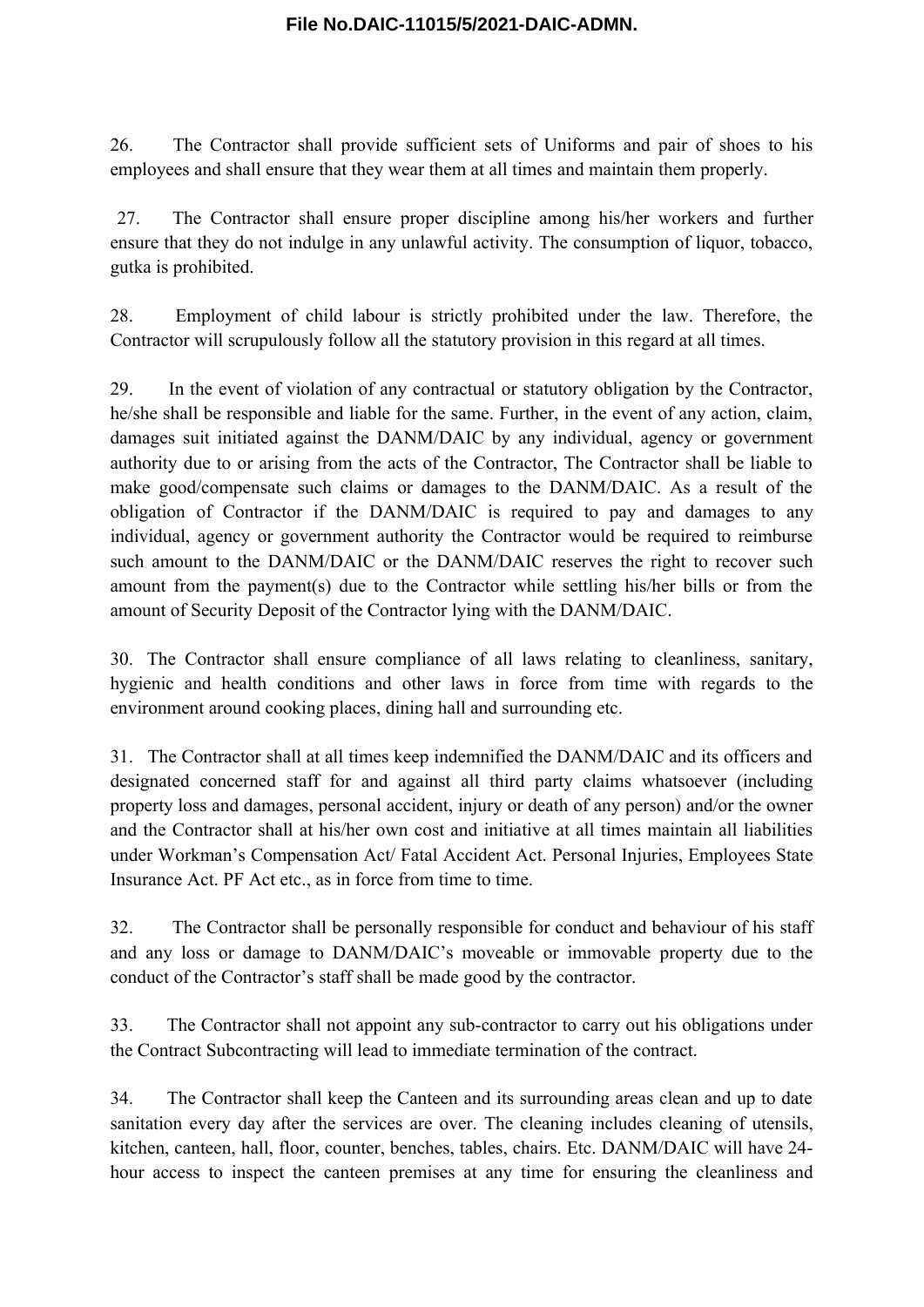hygienic conditions of the canteen's premises.

35. The DANM/DAIC reserve the right to appoint officers/ officials to inspect the quality of raw material, food and other items prepared and sold in the canteen. Any defect(s) pointed out by such officers/ officials during their visits shall be properly attended to by the Contractor immediately.

36. The Contractor will use only branded raw material for preparation of items. The permissible brands of various items are given in Annexure-V.

37. Care must be taken to ensure that, while carrying out the work, no fittings, fixtures, furnishings, equipment provided by the DANM/DAIC are damaged. Any damages done to the same or any other property will have to be repaired / replaced by the Contractor, failing which the same will be got done by DANM/DAIC at the contractor's risk and cost. In this regard, the decision of the designated officer of DANM/DAIC shall be final and binding on the **Contractor** 

38. All work shall be carried out with due regard to the convenience of DANM/DAIC. The orders of the concerned authority shall be strictly observed.

39. The Contractor shall install his electronic fly kill/ insect repellent equipment. Emergency lighting/ gas and fuel supply at his own cost.

40. Storing/ supply/ sale and consumption of drugs, alcoholic drinks, cigarettes or any other items of intoxication are strictly prohibited in the DANM/DAIC campus. Any breach of such restrictions by the Contractor will attract deterrent action against the Contractor as per statutory norms.

41. No Minimum guarantee will be furnished to the Contractor towards consumption of food items. He /She is advised to maintain the highest quality at the minimum possible prices so as to attract the maximum number of personnel to avail canteen/cafeteria/catering services.

42. The worker employed by the Contractor shall be directly under the supervision control and employment of the contractor and they shall have no connection what-so-ever with DANM/DAIC.

43. The Contractor shall ensure that either he/ she himself/ herself or his/ her representative is available for proper administration and supervision at the works to the entire satisfaction of the DANM/DAIC.

44. The Contractor will bring his own tools, cookers, hot boxes, trolleys. Equipment utensils, plates, jugs etc. in sufficient quantity as needed to maintain the catering services.

45. The Contractor shall not use the premises for any other activity except for the purpose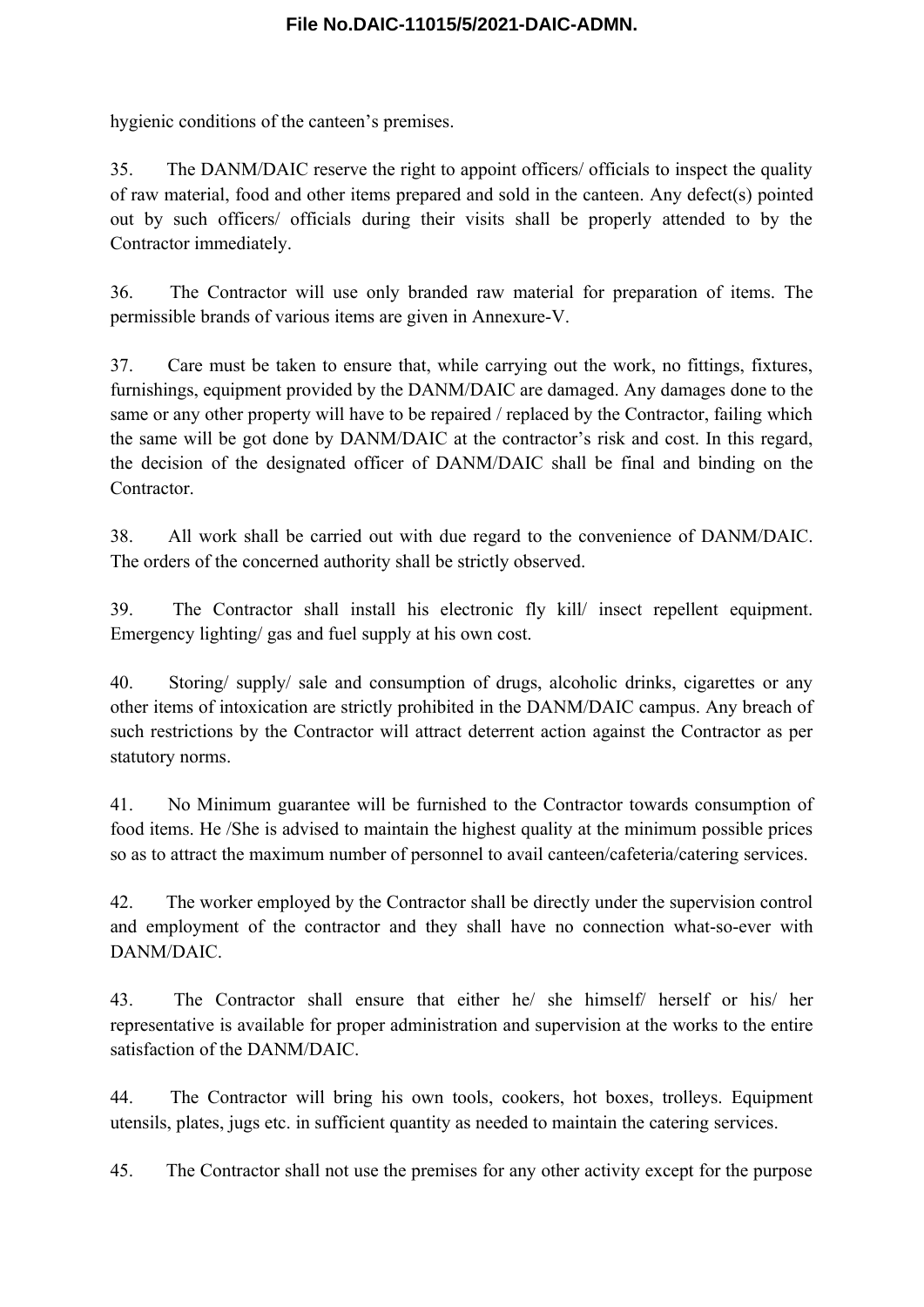for which it has been provided for.

46. The payment in respect of official hospitality bills (including those of Swipe Cards) of the DANM/DAIC submitted in duplicate by the Contractor shall be released on receipt basis subject to fulfilment of obligations by the Contractor imposed under various laws, Rules & Regulations, etc applicable from time to time and after scrutiny of authorization for supply at the prices offered by the contractor. Any supply of food items without proper authorization by the designated authority of DANM/DAIC will not be paid for Income tax, as applicable at the prevailing rates, will be deducted at source.

47. In the event there is any query, objection delay or dispute with regard to any bill or a part thereof, the contractor shall not be entitled to any interest to be paid by the DANM/DAIC for late payment.

48. All payments and receipts would be rounded off. i.e., paise 50 or above will be rounded off to the nearest higher rupees and paise less than 50 shall be ignored.

49. The contract for Canteen Services shall remain valid initially for a period of two years.

50. The two-year contract Period is subject to renewal by the DANM/DAIC on satisfactory performance on mutually agreed terms and conditions for a further period of one year or till such time mutually agreed to.

51. The Contract can be terminated by either party, i.e. DANM/DAIC or the Contractor, after giving three-month' notice to the other party extendable by mutual agreement till alternate arrangements is made. However, DANM/DAIC reserves the right to terminate the contract without giving any notice in case the contractor commits breach of any of the terms of the contact. DANM/DAIC's decision in such a situation shall be final and shall be accepted by the Contractor without any objection or resistance.

52. On termination of the contract, the Contractor will hand over all the equipment/ furniture/ articles etc. supplied by DANM/DAIC, in good working condition, back to DANM/ DAIC as per items taken on charge on commencement of contract.

53. If the Contract is terminated by the Contractor without giving stipulated period of notice or fails to observe the terms & conditions of the Tender, Letter of Award for the Contract and the agreement signed by the Contractor with the DANM/DAIC, the Security Deposit will be forfeited without prejudice to the DANM/DAIC Managements right to proceed against the contractor for any additional damages that the DANM/DAIC suffers as a result of the breach of the aforesaid terms and conditions.

54. The DANM/DAIC reserves the right to impose a penalty (to be decided by the DANM/DAIC authorities) on the Contractor for any serious lapse in maintaining the quality and the services wilfully or otherwise by the Contractor or his staff or for any adulteration.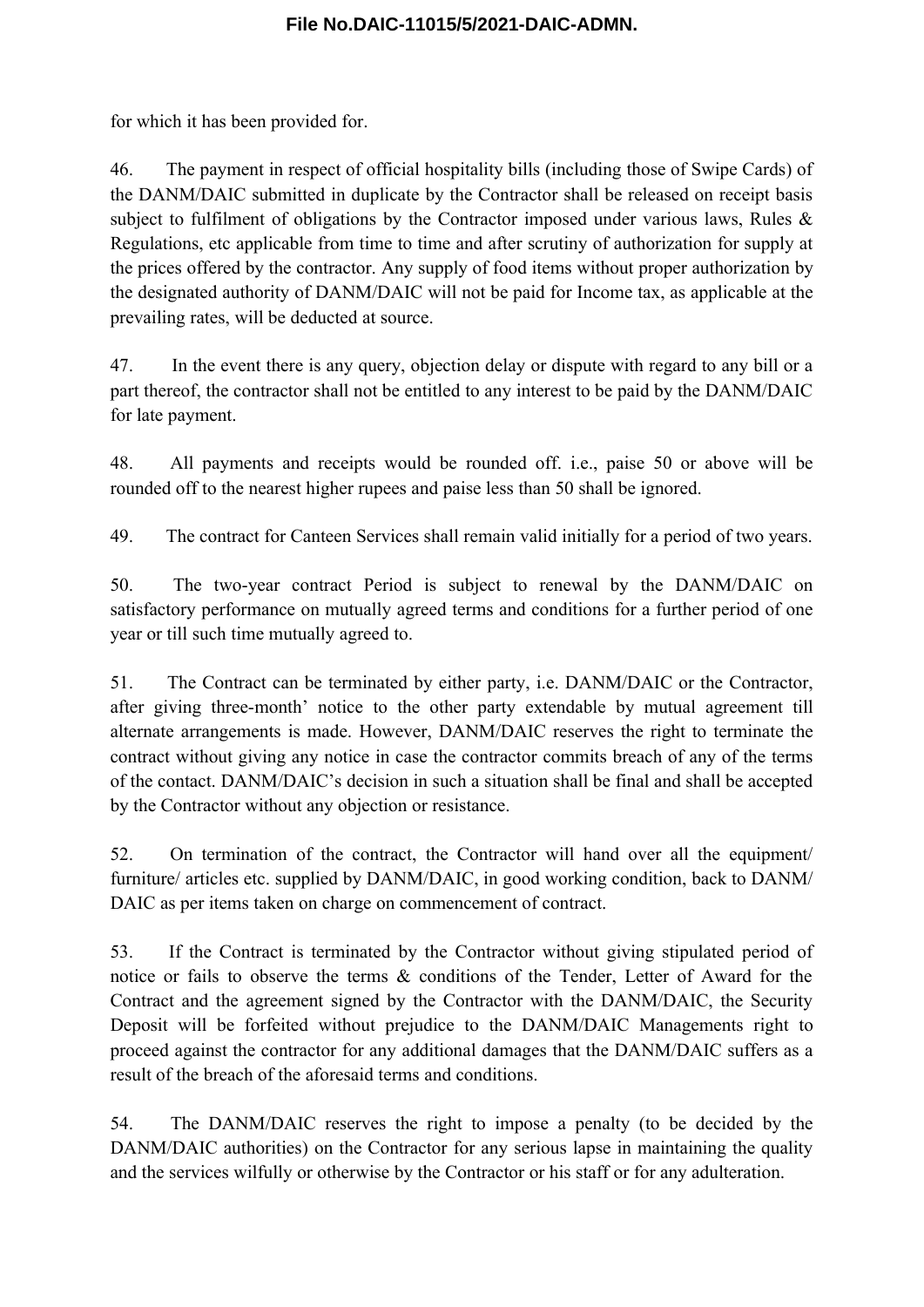55. If the DANM/DAIC is not satisfied with the quality of eatables served, services provided or behaviour of toe contractor of his/ her employees, the Contractor will be served with 24 hour notice to improve or rectify the defect(s), failing which the DANM/DAIC will be at liberty to take appropriate necessary steps as deemed fit.

56. Dispute, if any, arising out of the Contract, shall be settled by mutual discussion alternatively by legal recourse under jurisdiction of Delhi courts only.

> विकास त्रिवेदी/VIKAS TRIVEDI निदेशक / Director<br>डॉ. अम्बेडकर अंतर्राष्ट्रीय केन्द्र<br>Dr. Ambedkar International Centre Ur. Ampeusar international Centre<br>सामाजिक न्याय और अधिकारिता मंत्रालय<br>Ministry of Social Justice & Empowerment<br>"मारत सरकार, नई दिल्ली<br>Govt. of India, New Delhi

Annexure-I

(Vikas Trivedi)

Director (DANM/DAIC)

#### CHECK LIST OF DOCUMENTS TO BE ATTACHED WITH TECHNICAL BID

- 1. Demand Draft for Rs. 20,000/- towards EMD.
- 2. Assessment Certificate for the last 5years.
- 3. PF, ESI. Insurance under Personal Accidence Insurance Scheme, License (Photocopies).
- 4. Signature of the bidder or his/ her authorized signatory on each page of the Tender Document as acceptance of the terms and conditions contained in the Tender Document.
- 5. All documents are in number and make index (Serial No. 1 to ....)
- 6. Documentary evidence in support of the following:
- i. Number of years of having run canteens in the officers/ organizations/ hospitals/ places of public utility/ institutions/ educational institutions along with number of persons availing the services offered by the Contractor
- ii. List of institution / organizations (with complete postal addresses) served in the past and list of institutions/ organizations where presently providing canteen services Names, designations and telephone numbers of concerned officers in the respective organizations / institutions may also be indicated.
- iii. Work Plan-indicating the requirement of staff, deployment pattern of staff proposed, and preparatory time required for an event and other details for smooth, efficient and satisfactory performance of the contract.
- iv. Location of kitchen of bidder and its Distance from DANM/DAIC as per Google Map location print out duly self-attested.
- v. Self attested copy of PAN card, Aadhaar Card, GST number etc.
- vi. Any other information which bidder wants to share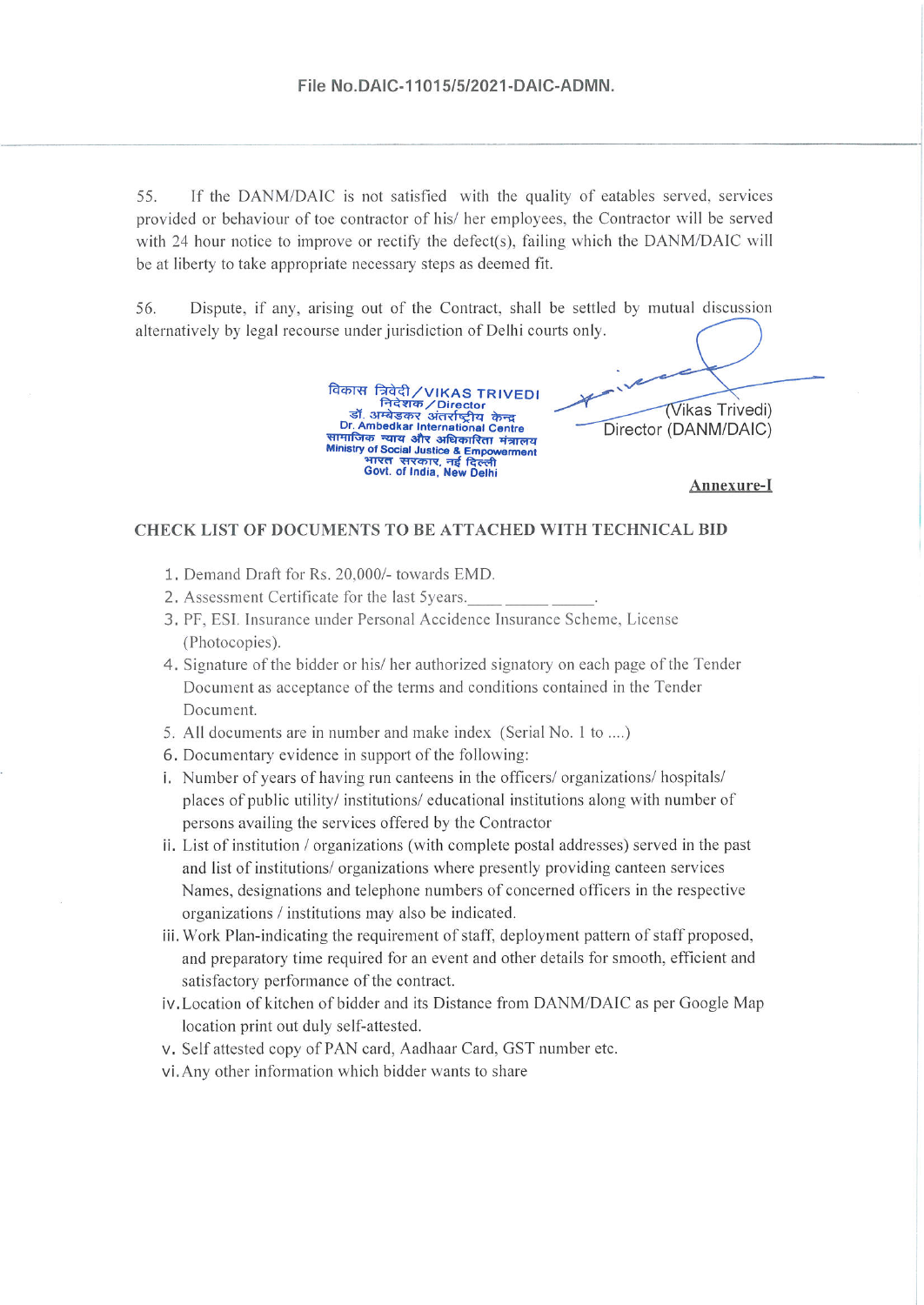### **Annexure-II**

### **LETTER OF TRANSMITTAL**

From (Name & Complete Postal Address of the Applicant)

To

**Director** Dr.Ambedkar National Memorial 15 Janpath, New Delhi

SUBJECT: Submission of Pre-qualification Application for the running canteen/cafeteria at DANM.

Sir

Having examined the details given in pre-qualification document for the above work, we hereby submit the pre-qualification documents.

2. We hereby certify that all the statements made and information supplied in the enclosed forms and accompanying statements are true and correct.

3. We have furnished all information and details necessary for prequalification and have no further pertinent information to supply.

4. We submit the following certificates in support our suitability trained know how & capability for having successfully completed the following works:

| S. No. | Name of<br>Work | $\cdot$ $\sim$<br>Certificate From |
|--------|-----------------|------------------------------------|
|        |                 |                                    |

Signature of Applicant Name & Designation Contact No.

Date of Submission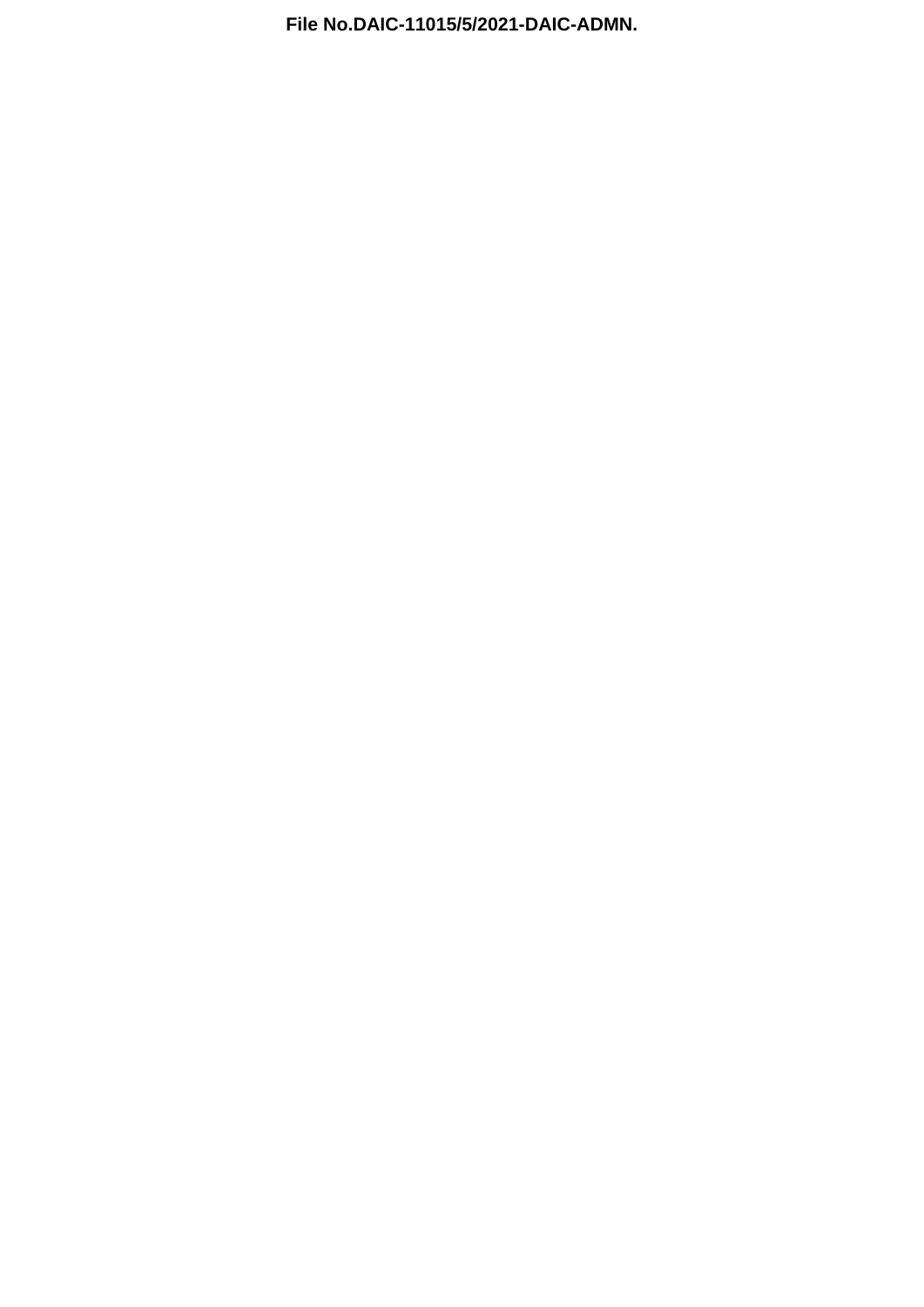## **ANNEXURE-III**

## **TECHNICAL BID**

| A. NAME OF THE TENDERER (as per<br>Registration Certificate)                                                                                                                                                                                   |                                                                                                                                                                                                                                      |
|------------------------------------------------------------------------------------------------------------------------------------------------------------------------------------------------------------------------------------------------|--------------------------------------------------------------------------------------------------------------------------------------------------------------------------------------------------------------------------------------|
| <b>B. COMPLETE POSTAL ADDRESS OF THE</b>                                                                                                                                                                                                       |                                                                                                                                                                                                                                      |
| <b>TENDERER</b> (as per Registration Certificate)                                                                                                                                                                                              |                                                                                                                                                                                                                                      |
| C. Earnest Money Deposit (EMD)                                                                                                                                                                                                                 | Demand Draft No. --- For Rs. 20,000/-<br>(Rs. Twenty Thousand only) drawn on<br>(name of the Bank) in favour of Dr.<br>Ambedkar International Centre, New<br>Delhi/ Bid security declaration. (To be<br>enclosed with Technical Bid) |
| Company Profile                                                                                                                                                                                                                                |                                                                                                                                                                                                                                      |
| Name of the Company/Firm and Complete<br>$1_{-}$<br>registered address                                                                                                                                                                         |                                                                                                                                                                                                                                      |
| 2. (a) Legal Status (Individual Propriety firm,<br>Partnership<br>firm<br>Limited<br>Company<br>or<br>Corporation)                                                                                                                             |                                                                                                                                                                                                                                      |
| (b) Has your company/firm ever changed its<br>name any time? If so, when, the earlier name and<br>the reason thereof?                                                                                                                          |                                                                                                                                                                                                                                      |
| 3. Were you or your company ever required to<br>suspend catering services for a period of more<br>06 months continuously after<br>than<br>you<br>commenced the catering services? If so, give the<br>name of the contract the reasons thereof. |                                                                                                                                                                                                                                      |
| Have you or your constituent ever left the<br>4.<br>contract awarded to you incomplete? If so, given<br>name of the contract and reasons for not<br>completing the contract.                                                                   |                                                                                                                                                                                                                                      |
| 5.<br>Name, Designation and Tel. No.(s) of the<br>Contact Person, Fax No.(s) and email address                                                                                                                                                 |                                                                                                                                                                                                                                      |
| 6. Year of commencement of business.                                                                                                                                                                                                           |                                                                                                                                                                                                                                      |
| 7. Statutory details (self-attested copy of proof to<br>be attached)                                                                                                                                                                           |                                                                                                                                                                                                                                      |
| a. Registration No. of the firm                                                                                                                                                                                                                |                                                                                                                                                                                                                                      |
| b. PAN                                                                                                                                                                                                                                         |                                                                                                                                                                                                                                      |
| c. EPFO Reg. No.                                                                                                                                                                                                                               |                                                                                                                                                                                                                                      |
| d. ESI Reg. No.                                                                                                                                                                                                                                |                                                                                                                                                                                                                                      |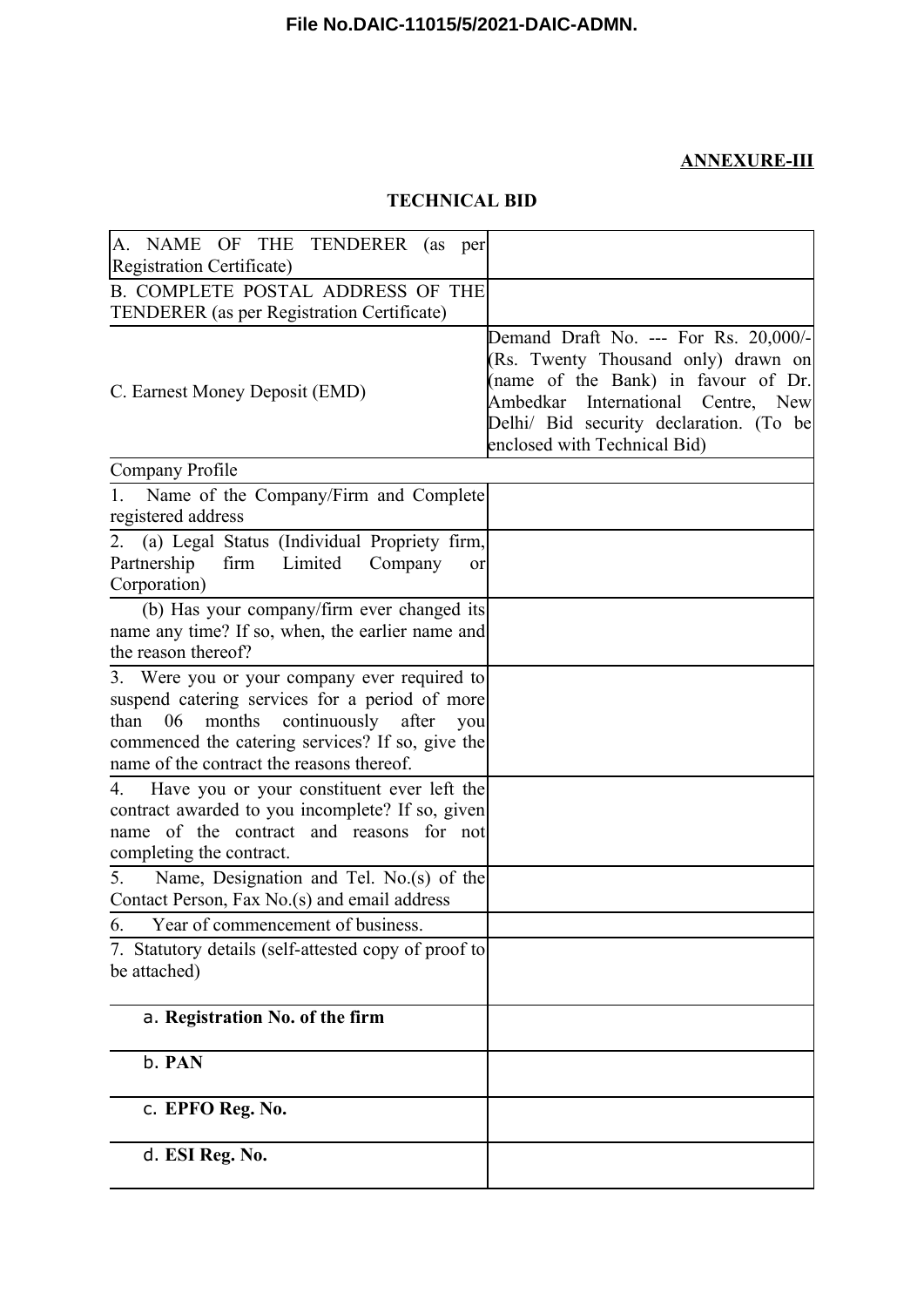| e. GST Reg. No.                                                                                  |  |
|--------------------------------------------------------------------------------------------------|--|
| f. Food Safety (FSSAI) Reg. No.                                                                  |  |
| g. Income Tax Return and Assessment<br><b>Completion Certificate for the last three</b><br>vears |  |
| List of present and past clients (Please use Separate sheets for each) as per the following      |  |

format. The information provided will facilitate evaluation of your Technical Bid.

Format for details of present and past clients

| ls.<br>(1)                                                                                    | Name<br>Organization with Designation<br>No. complete<br>address |  | ofName |  |  | ,Date<br>$\frac{and}{which}$<br>when<br>(4) | $\lim_{h \to \infty}$ No.<br>thel | with Designation of contract was<br>postal contact person with contract was<br>rel. No. / Mob. No. when |  | ofAnnual<br>sale/turnover<br>by during last three<br>financial years<br>(6) |
|-----------------------------------------------------------------------------------------------|------------------------------------------------------------------|--|--------|--|--|---------------------------------------------|-----------------------------------|---------------------------------------------------------------------------------------------------------|--|-----------------------------------------------------------------------------|
| Note: Above information should be certified by the authorized representative of the client on |                                                                  |  |        |  |  |                                             |                                   |                                                                                                         |  |                                                                             |

Note: Above information should be certified by the authorized representative of the client on his/her letter head

> Signature of Applicant Name & Designation Contact No.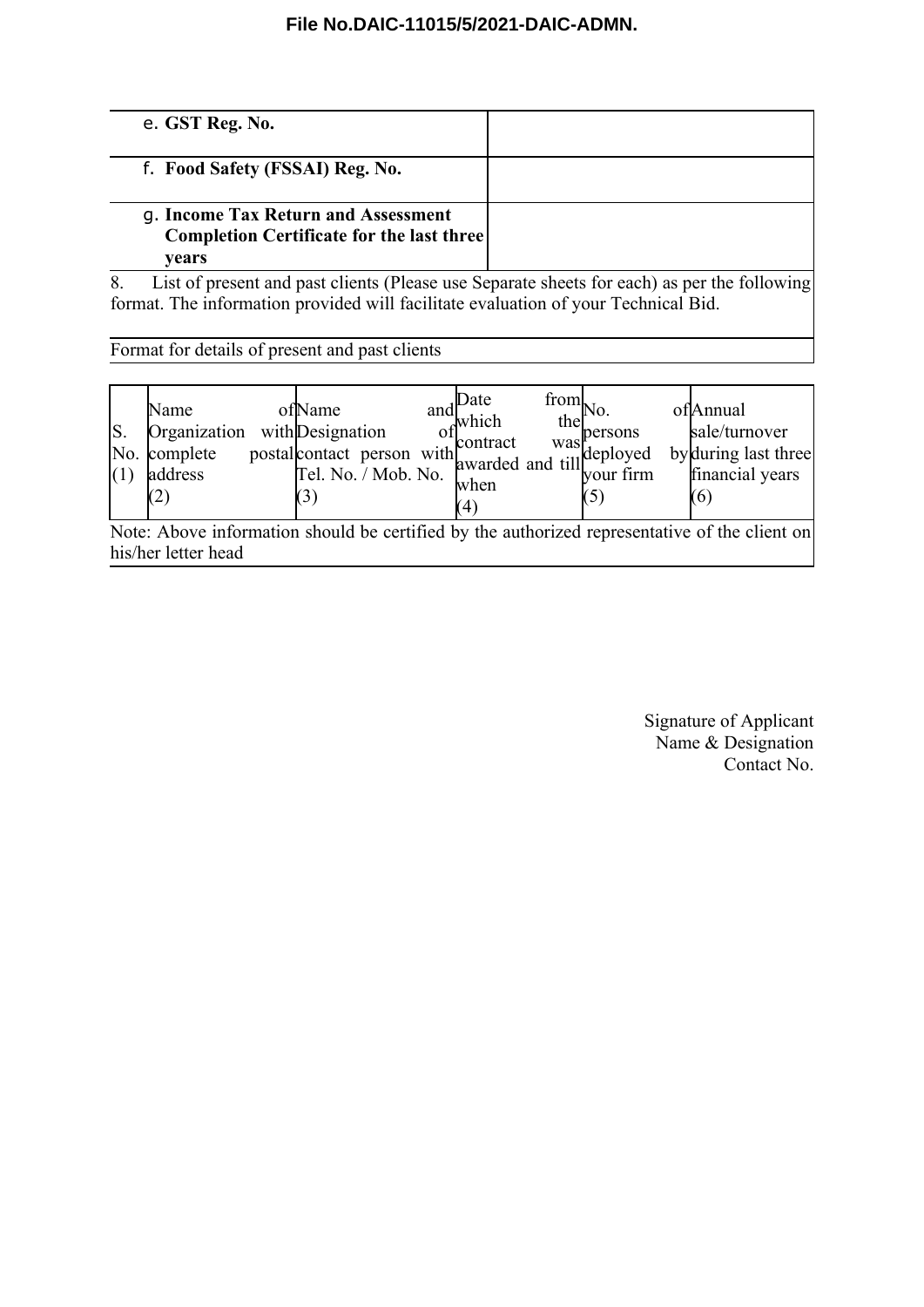#### **ANNEXURE-IV**

### **FORMAT FOR PERFORMANCE CERTIFICATE REFERED**

(Furnish this information for each individual work from the employer for whom the work was executed)

- 1. Name of the contract and location
- 2. Agreement no.
- 3. Scope of Contract
- 4. Contract Cost
- 5. Date of Start
- 6. Period
- 7. Amount of compensation levied, if any
- 8. Performance Report
- i. Quality of Food Excellent / Very Good / Good / Fair
- ii. Resourcefulness Excellent / Very Good / Good / Fair
- iii.Client Service Satisfaction Level Excellent / Very Good / Good / Fair
- 9. Compliance of all statutory requirements Yes / No
- 10.Service Satisfaction Report Yes / No

(Seal of the Organization) (Signature of the authorized representative)

Date: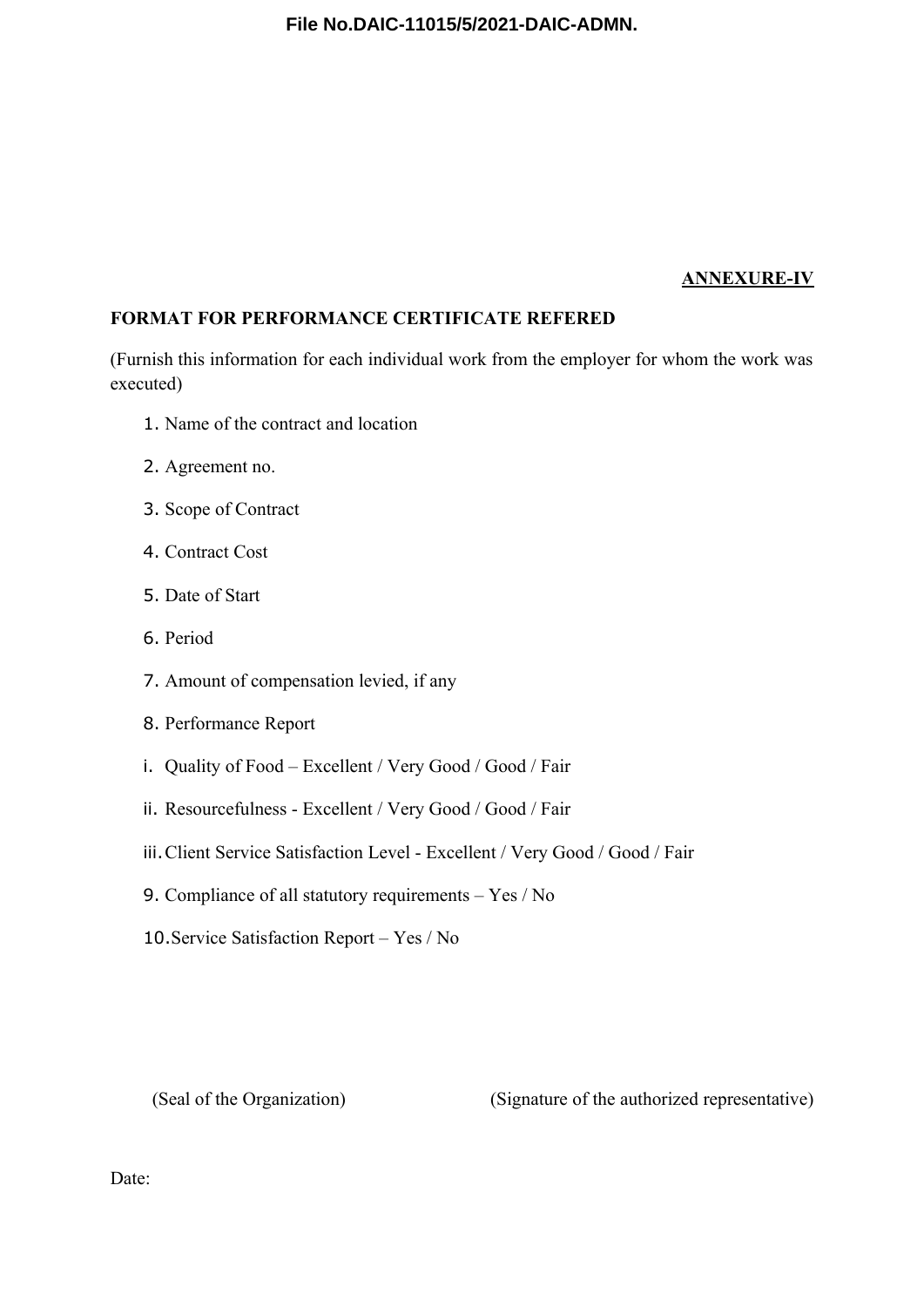### **ANNEXURE-V**

### **PERMISSIBLE BRANDS OF CONSUMABLES**

| <b>ITEM</b>            | <b>BRAND</b>                                              |
|------------------------|-----------------------------------------------------------|
| Salt                   | Iodised salt such as Tata, Annapurna, Nature Fresh        |
| Spices                 | MDH, MTR or equivalent quality brands                     |
| Ketchup                | Maggi, Kissan, Heinz                                      |
| Oil<br>Fresh, Godrej   | Olive oil/Mustard Oil/Refined oil such as Sundrop, Nature |
| Pickle                 | Mother's or Priya or Tops                                 |
| Atta                   | Aashirvad, Pillsbury, Nature Fresh                        |
| <b>Butter</b>          | Amul, Britania, Mother Dairy                              |
| <b>Bread</b>           | Harvest / Britania make                                   |
| Jam                    | Kissan, Nafed                                             |
| Milk                   | Toned milk of Mother Dairy / Amul / Delhi Milk Scheme     |
| Paneer                 | Amul / Mother Dairy                                       |
| Tea                    | Brook Bond, Lipton, Tata                                  |
| Coffee                 | Nescafe, Rich Bru                                         |
| <b>Biscuits</b>        | Britania, Parle, Good Day                                 |
| Ice Cream, Lassi, Curd | Mother Dairy, Amul, Cream Bell – all varieties            |
| Mineral Water          | ISI marked Kinley / Bisleri / Ganga                       |
| Besan, Dal             | Rajdhani                                                  |
| Rice                   | Basmati                                                   |
| <b>Cold Drinks</b>     | Pepsi, Coke etc.                                          |
| Packed Juices          | Real, Tropicana, Coconut Water                            |
| Lemon Water            | Hello                                                     |
| Sweet                  | Bikaner, Haldiram                                         |

Note 1) The Contractor may use any other equivalent brand after obtaining prior approval from DANM/DAIC.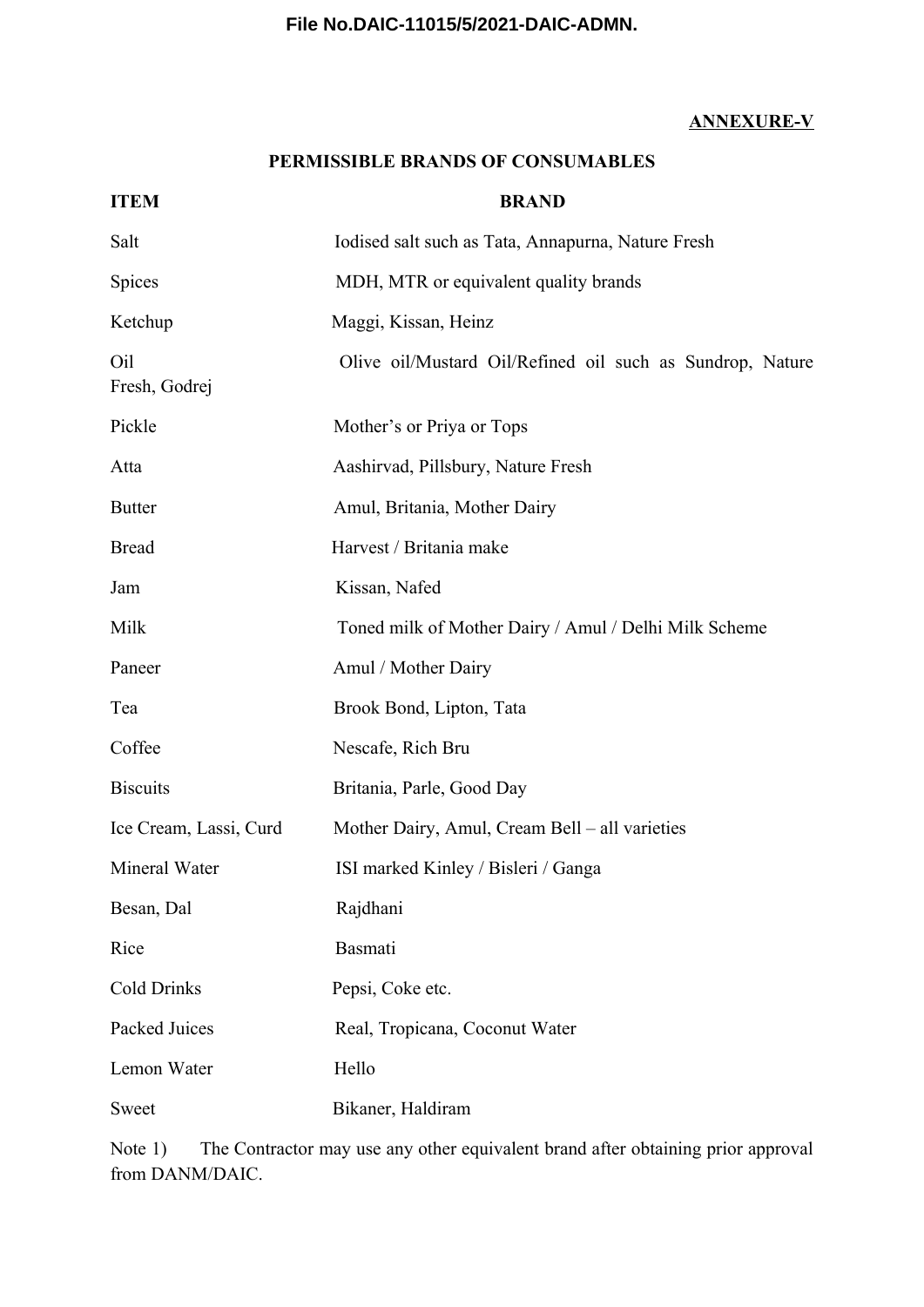- Note 2) Only Certified brands to be used other than mentioned above.
- Note 3) Above mentioned brands are just an example.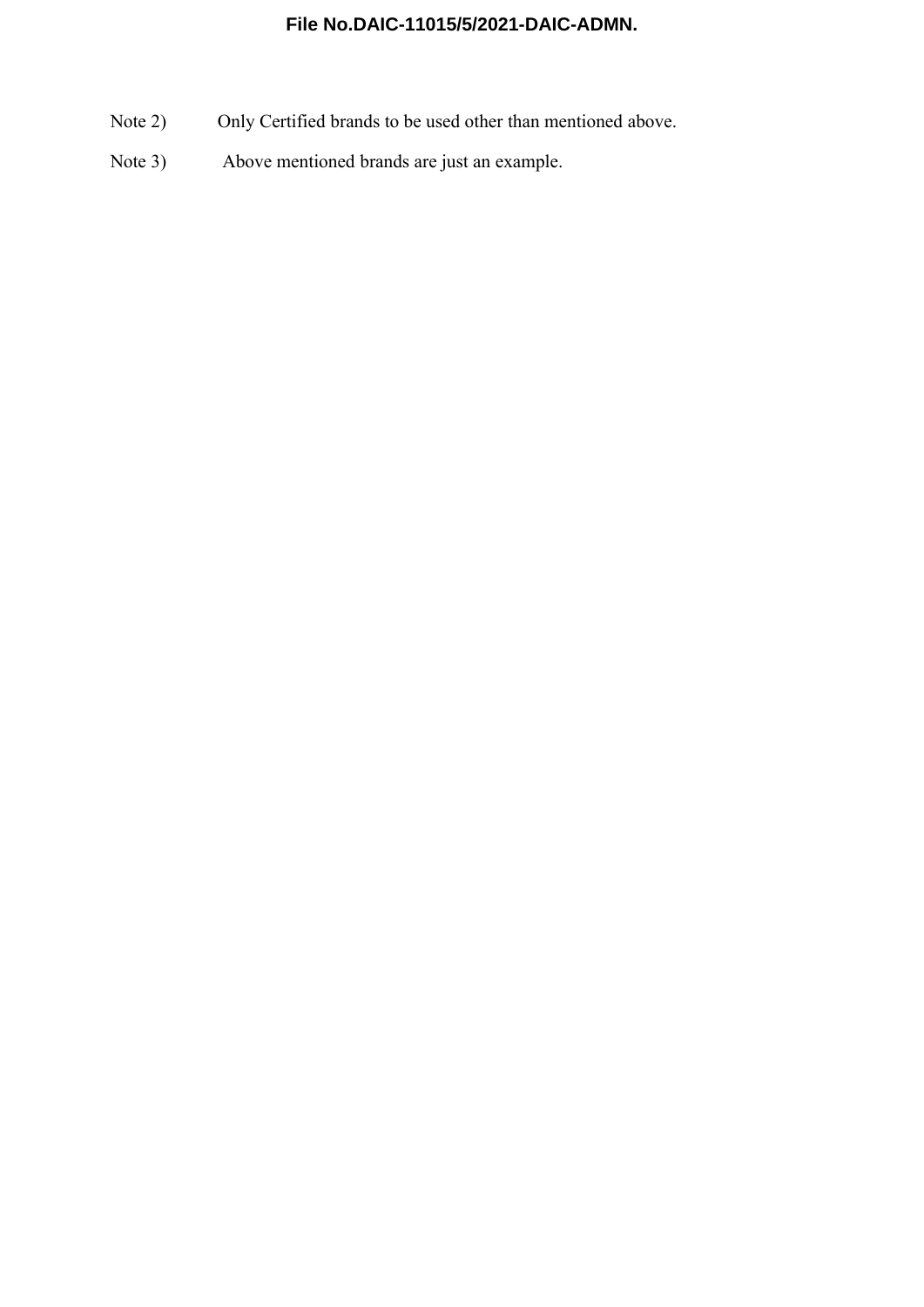## **ANNEXURE-VI**

# **PART (II) COMMERCIAL OFFER**

# A. **Category**

| S.No.                   | <b>Items</b>                   | Price Offer | Remarks if any |
|-------------------------|--------------------------------|-------------|----------------|
| $\mathbf{1}$            | Tea                            |             |                |
| $\overline{2}$          | Coffee                         |             |                |
| $\overline{\mathbf{3}}$ | Samosa (one piece)             |             |                |
| $\overline{\mathbf{4}}$ | Kachori (one piece)            |             |                |
| 5                       | Water Bottle (1 Ltr)           |             |                |
| 6                       | Water Bottle (½ Ltr)           |             |                |
| $\overline{7}$          | Soft Drink (01 piece)          |             |                |
| 8                       | Sandwich (01 piece)            |             |                |
| $\boldsymbol{9}$        | Hi-tea (06 items)              |             |                |
| 10(packed)              | Lunch (veg.) (08 items)        |             |                |
| 11(packed)              | Lunch (non-veg) (08 items)     |             |                |
| 12(packed)              | Dinner (veg) (10 items)        |             |                |
| 13(packed)              | Dinner (non-veg) (10 items)    |             |                |
| 14                      | <b>Buffet Lunch</b> (veg)      |             |                |
| 15                      | <b>Buffet Lunch (non-veg)</b>  |             |                |
| 16                      | <b>Buffet Dinner</b> (veg)     |             |                |
| 17                      | <b>Buffet Dinner (non-veg)</b> |             |                |